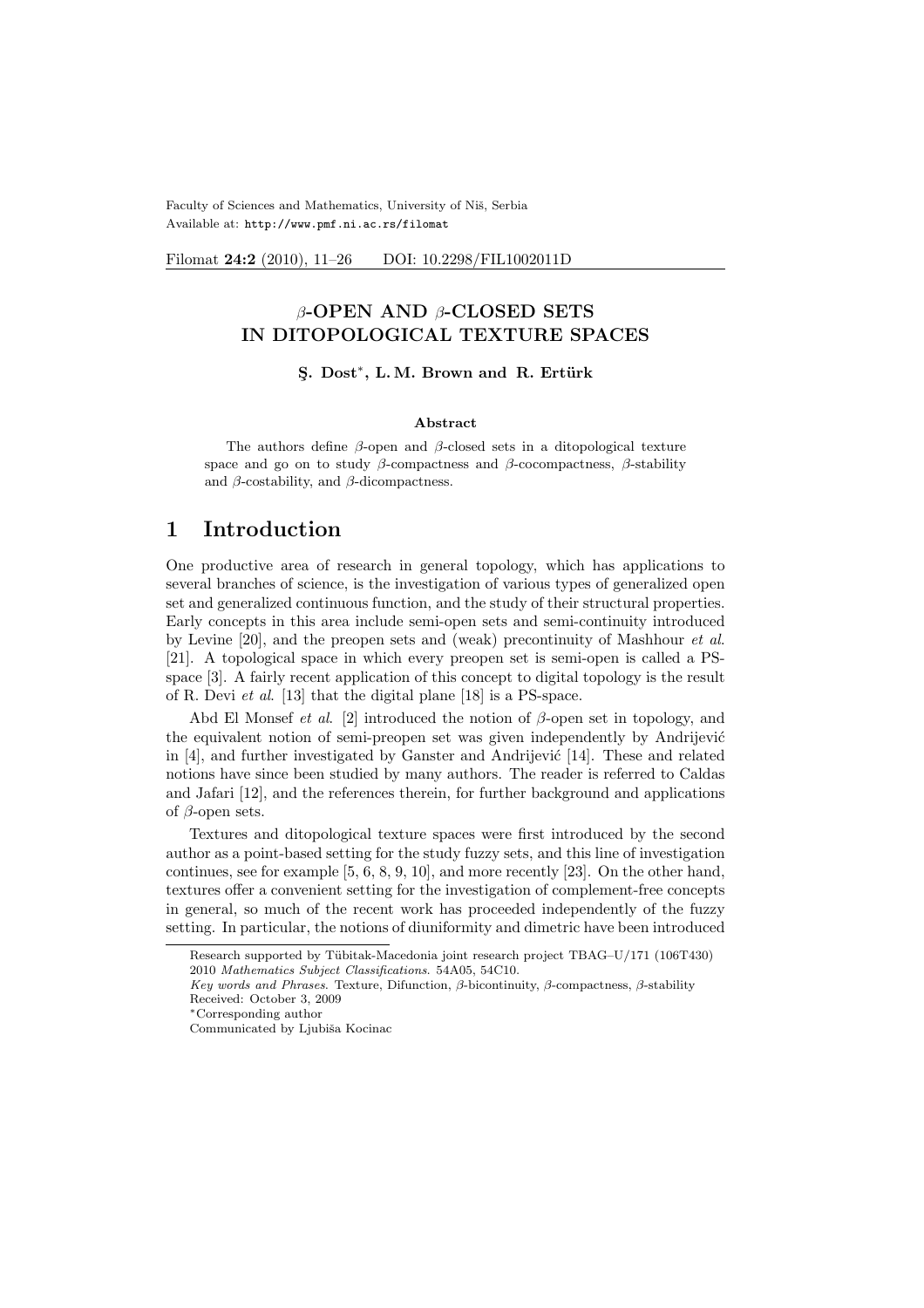in [22], while a textural analogue of the notion of proximity, called a diextremity, is given [26].

The study of compactness in ditopological texture spaces was begun in [5], continued in [11, 24] and extended to real compactness in [25]. In this paper we place  $\beta$ -compactness in a ditopological setting. All the arguments for studying properties related to  $\beta$ -openness and  $\beta$ -closedness in the topological setting apply equally well to this case, and since bitopologies and  $\mathbb{L}$ -topologies, for  $\mathbb{L}$  a Hutton algebra, are special cases of ditopologies, new concepts such as  $\beta$ -stability and  $\beta$ -costability introduced here, may easily be specialized to these settings also.

To complete this introduction we recall various concepts from [8, 9] that will be needed later on in this paper.

Ditopological Texture Spaces: If S is a set, a texturing S of S is a subset of  $P(S)$ which is a point-separating, complete, completely distributive lattice containing S and  $\emptyset$ , and for which meet coincides with intersection and finite joins with union. The pair  $(S, \mathcal{S})$  is then called a *texture*.

For a texture  $(S, \mathcal{S})$ , most properties are conveniently defined in terms of the p-sets  $\sim$ 

$$
P_s = \bigcap \{ A \in \mathcal{S} \mid s \in A \}
$$

and the q-sets,

$$
Q_s = \bigvee \{ A \in \mathcal{S} \mid s \notin A \}.
$$

The following are some basic examples of textures.

**Examples 1.1.** (1) If X is a set and  $\mathcal{P}(X)$  the powerset of X, then  $(X, \mathcal{P}(X))$  is the *discrete texture* on X. For  $x \in X$ ,  $P_x = \{x\}$  and  $Q_x = X \setminus \{x\}$ .

(2) Setting  $\mathbb{I} = [0, 1], \mathbb{I} = \{ [0, r), [0, r] \mid r \in \mathbb{I} \}$  gives the unit interval texture  $(\mathbb{I}, \mathbb{I}).$ For  $r \in \mathbb{I}$ ,  $P_r = [0, r]$  and  $Q_r = [0, r)$ .

(3) The texture  $(L, \mathcal{L})$  is defined by  $L = (0, 1], \mathcal{L} = \{(0, r] \mid r \in \mathbb{I}\}\)$ . For  $r \in L$ ,  $P_r = (0, r] = Q_r.$ 

(4) If (S, S), (T, T) are textures, the *product texturing*  $\delta \otimes \mathcal{T}$  of  $S \times T$  consists of arbitrary intersections of sets of the form  $(A \times T) \cup (S \times B)$ ,  $A \in \mathcal{S}, B \in \mathcal{T}$ , and  $(S \times T, S \otimes T)$  is called the *product* of  $(S, S)$  and  $(T, T)$ . For  $s \in S, t \in T$  we clearly have  $P_{(s,t)} = P_s \times P_t$  and  $Q_{(s,t)} = (Q_s \times T) \cup (S \times Q_t)$ .

Since a texturing S need not be closed under the operation of taking the set complement, the notion of topology is replaced by that of dichotomous topology or ditopology, namely a pair  $(\tau, \kappa)$  of subsets of S, where the set of open sets  $\tau$  satisfies

- 1. S,  $\emptyset \in \tau$ ,
- 2.  $G_1, G_2 \in \tau \implies G_1 \cap G_2 \in \tau$  and
- 3.  $G_i \in \tau, i \in I \implies \bigvee_i G_i \in \tau$ ,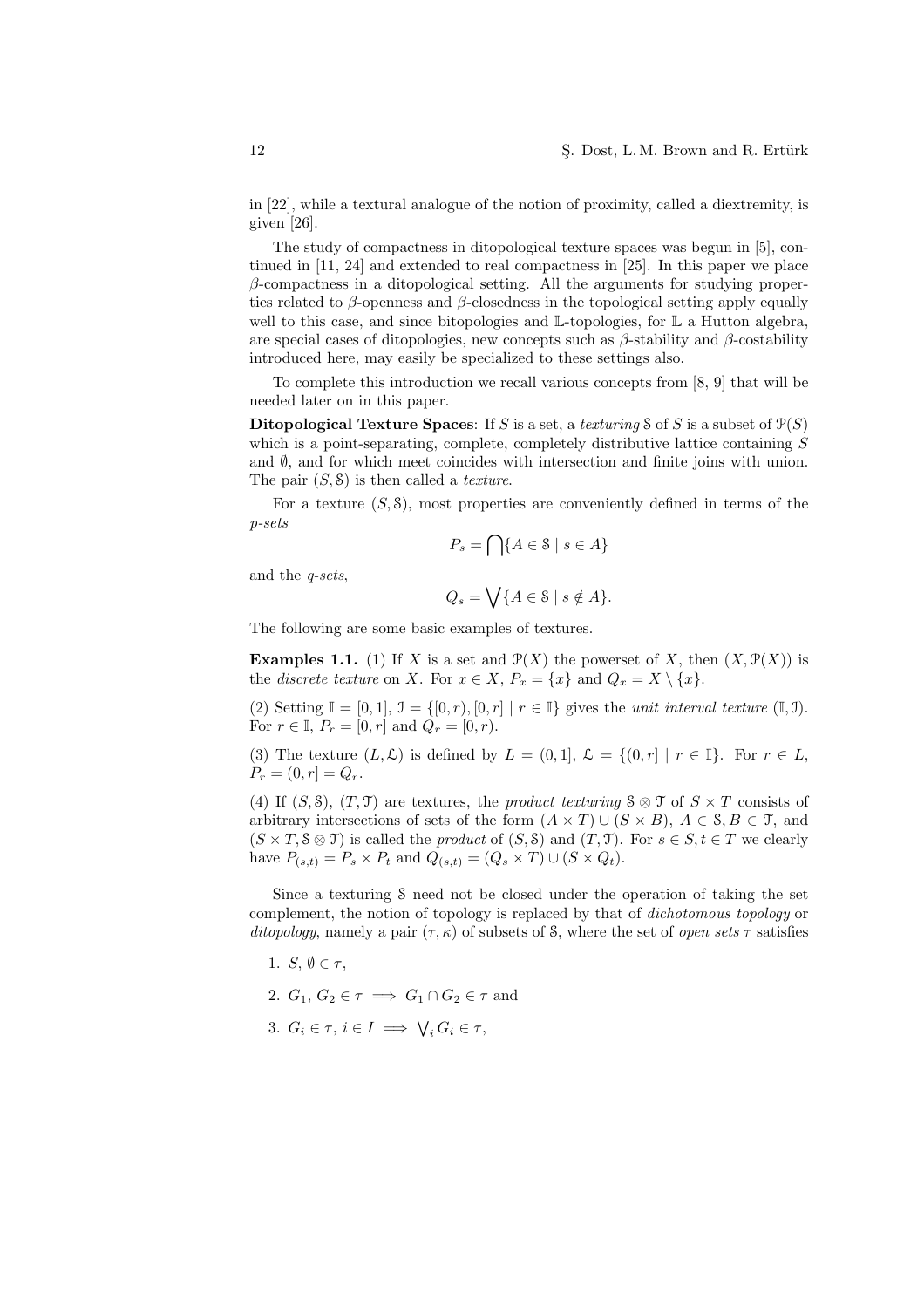and the set of *closed sets*  $\kappa$  satisfies

- 1. S,  $\emptyset \in \kappa$ ,
- 2.  $K_1, K_2 \in \kappa \implies K_1 \cup K_2 \in \kappa$  and
- 3.  $K_i \in \kappa, i \in I \implies \bigcap K_i \in \kappa$ .

Hence a ditopology is essentially a "topology" for which there is no a priori relation between the open and closed sets.

For  $A \in \mathcal{S}$  we define the *closure* [A] and the *interior* [A] of A under  $(\tau, \kappa)$  by the equalities

$$
[A] = \bigcap \{ K \in \kappa \mid A \subseteq K \} \text{ and } |A| = \bigvee \{ G \in \tau \mid G \subseteq A \}.
$$

On the other hand, suppose that  $(S, \mathcal{S})$  has a complementation  $\sigma$ , that is an involution  $\sigma : \mathcal{S} \to \mathcal{S}$  satisfying  $A, B \in \mathcal{S}, A \subseteq B \implies \sigma(B) \subseteq \sigma(A)$ . Then if  $\tau$  and  $\kappa$ are related by  $\kappa = \sigma[\tau]$  we say that  $(\tau, \kappa)$  is a *complemented ditopology* on  $(S, \mathcal{S}, \sigma)$ . In this case we have  $\sigma([A]) = |\sigma(A)|$  and  $\sigma([A]) = |\sigma(A)|$ .

Let  $(S, \mathcal{S}), (T, \mathcal{T})$  be textures. In the following definition we consider the product texture  $\mathcal{P}(S) \otimes \mathcal{T}$ , and denote by  $\overline{P}_{(s,t)}$ ,  $\overline{Q}_{(s,t)}$ , respectively the *p*-sets and *q*-sets for the product texture  $(S \times T, \mathcal{P}(S) \otimes \mathcal{T})$  (c.f. Examples 1.1(4)).

**Direlation:** Let  $(S, \mathcal{S}), (T, \mathcal{T})$  be textures. Then

1.  $r \in \mathcal{P}(S) \otimes \mathcal{T}$  is called a *relation from*  $(S, \mathcal{S})$  to  $(T, \mathcal{T})$  if it satisfies

 $R1 \ \ r \nsubseteq \overline{Q}_{(s,t)}, P_{s'} \nsubseteq Q_s \implies r \nsubseteq \overline{Q}_{(s',t)}.$  $R2 \rvert r \nsubseteq \overline{Q}_{(s,t)} \implies \exists s' \in S \text{ such that } P_s \nsubseteq Q_{s'} \text{ and } r \nsubseteq \overline{Q}_{(s',t)}.$ 

2.  $R \in \mathcal{P}(S) \otimes \mathcal{T}$  is called a *corelation from*  $(S, \mathcal{S})$  to  $(T, \mathcal{T})$  if it satisfies

CR1  $\overline{P}_{(s,t)} \nsubseteq R, P_s \nsubseteq Q_{s'} \implies \overline{P}_{(s',t)} \nsubseteq R$ .  $CR2 \ \overline{P}_{(s,t)} \not\subseteq R \implies \exists s' \in S \text{ such that } P_{s'} \not\subseteq Q_s \text{ and } \overline{P}_{(s',t)} \not\subseteq R.$ 

3. A pair  $(r, R)$ , where r is a relation and R a corelation from  $(S, S)$  to  $(T, \mathcal{T})$ , is called a *direlation from*  $(S, \mathcal{S})$  to  $(T, \mathcal{T})$ .

One of the most useful notions of (ditopological) texture spaces is that of difunction. A difunction is a special type of direlation.

**Difunctions:** Let  $(f, F)$  be a direlation from  $(S, \mathcal{S})$  to  $(T, \mathcal{T})$ . Then  $(f, F)$  is called a difunction from  $(S, \mathcal{S})$  to  $(T, \mathcal{T})$  if it satisfies the following two conditions.

DF1 For  $s, s' \in S$ ,  $P_s \nsubseteq Q_{s'} \implies \exists t \in T$  with  $f \nsubseteq \overline{Q}_{(s,t)}$  and  $\overline{P}_{(s',t)} \nsubseteq F$ .

DF2 For  $t, t' \in T$  and  $s \in S$ ,  $f \nsubseteq \overline{Q}_{(s,t)}$  and  $\overline{P}_{(s,t')} \nsubseteq F \implies P_{t'} \nsubseteq Q_t$ .

**Image and Inverse Image:** Let  $(f, F) : (S, \mathcal{S}) \to (T, \mathcal{T})$  be a difunction.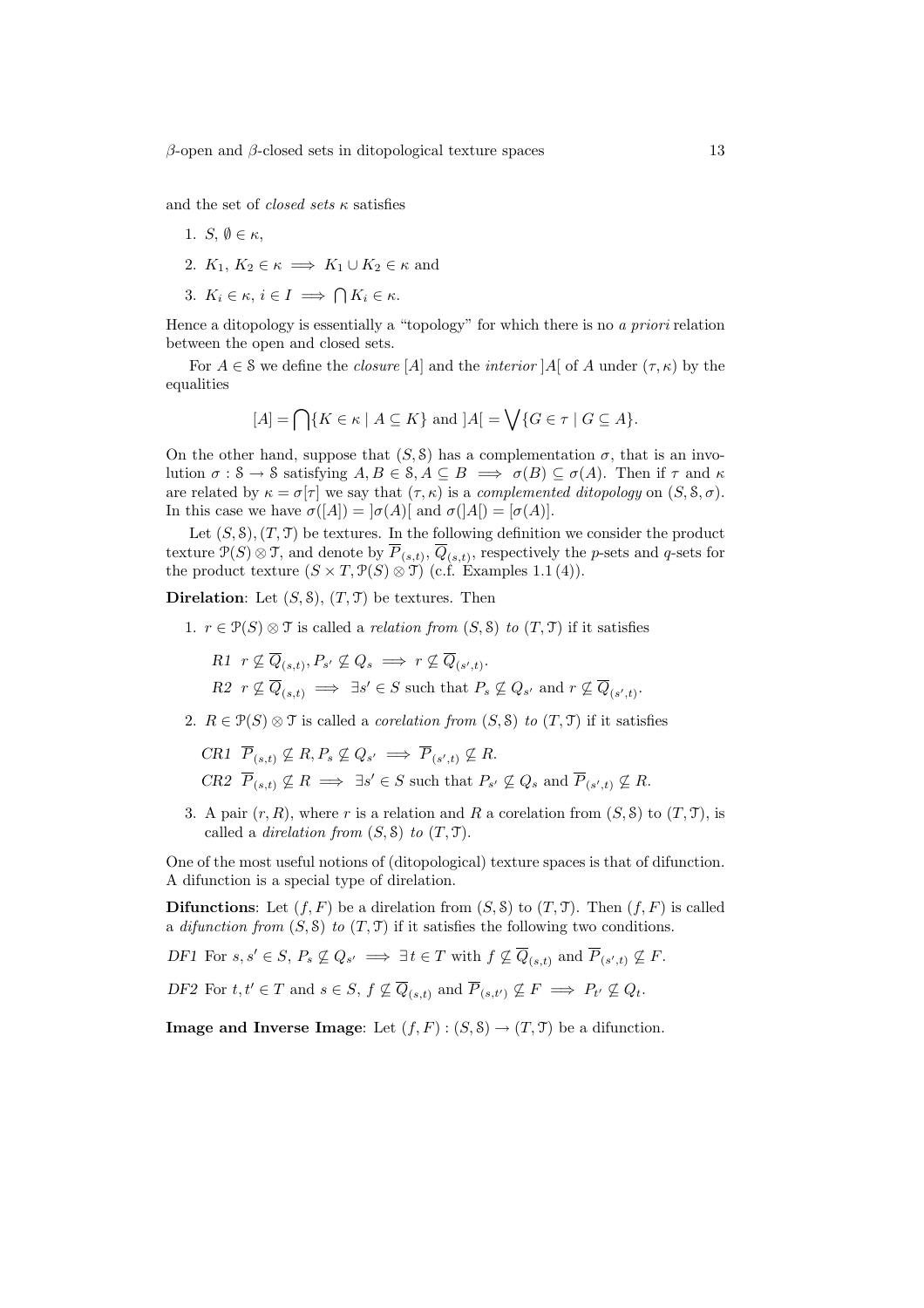1. For  $A \in \mathcal{S}$ , the *image*  $f \rightarrow A$  and the *co-image*  $F \rightarrow A$  are defined by

$$
f^{\rightarrow} A = \bigcap \{ Q_t \mid \forall s, \ f \nsubseteq \overline{Q}_{(s,t)} \implies A \subseteq Q_s \},
$$
  

$$
F^{\rightarrow} A = \bigvee \{ P_t \mid \forall s, \ \overline{P}_{(s,t)} \nsubseteq F \implies P_s \subseteq A \}.
$$

2. For  $B \in \mathcal{T}$ , the *inverse image*  $f^{\leftarrow}B$  and the *inverse co-image*  $F^{\leftarrow}B$  are defined by

$$
f^{\leftarrow}B = \bigvee \{ P_s \mid \forall t, \ f \nsubseteq \overline{Q}_{(s,t)} \implies P_t \subseteq B \},
$$
  

$$
F^{\leftarrow}B = \bigcap \{ Q_s \mid \forall t, \ \overline{P}_{(s,t)} \nsubseteq F \implies B \subseteq Q_t \}.
$$

For a difunction, the inverse image and the inverse co-image are equal, but the image and co-image are usually not.

**Bicontinuity**: The difunction  $(f, F)$  is called *continuous* if  $B \in \tau_T \implies F \subseteq B$  $\tau_S$ , cocontinuous if  $B \in \kappa_T \implies f \subset B \in \kappa_S$ , and bicontinuous if it is both continuous and cocontinuous.

On the other hand  $(f, F)$  is open (co-open) if  $A \in \tau_S \implies f \rightarrow A \in \tau_T$  ( $F \rightarrow A \in$  $\tau_T$ ). Also,  $(f, F)$  is closed (coclosed) if  $A \in \kappa_S \implies f \rightarrow A \in \kappa_T$   $(F \rightarrow A \in \kappa_T)$ .

**Injective- surjective difunction:** Let  $(f, F) : (S_1, S_1) \to (S_2, S_2)$  be a difunction. Then  $(f, F)$  is called *surjective* if it satisfies the condition

SUR. For  $t, t' \in T$ ,  $P_t \nsubseteq Q_{t'} \implies \exists s \in S \text{ with } f \nsubseteq \overline{Q}_{(s,t')} \text{ and } \overline{P}_{(s,t)} \nsubseteq F$ .

 $(f, F)$  is called *injective* if it satisfies the condition

INJ. For  $s, s' \in S$  and  $t \in T$ ,  $f \nsubseteq \overline{Q}_{(s,t)}$  and  $\overline{P}_{(s',t)} \nsubseteq F \implies P_s \nsubseteq Q_{s'}$ .

If  $(f, F)$  is both injective and surjective, then it is called *bijective*.

For terms from lattice theory not defined here the reader is referred to [15]. Also [1] is our general reference for category theory.

# 2  $\beta$ -open and  $\beta$ -closed sets

We begin by recalling [2] that a subset A of a topological space X is called  $\beta$ -open if  $A \subseteq$  clint cl A. Dually, A is  $\beta$ -closed if  $X \setminus A$  is  $\beta$ -open, equivalently if it satisfies int cl int  $A \subseteq A$ . This leads to the following analogous concepts in a ditopological texture space.

**Definition 2.1.** Let  $(S, \mathcal{S}, \tau, \kappa)$  be a ditopological texture space and  $A \in \mathcal{S}$ .

- 1. A is  $\beta$ -open if  $A \subseteq [$ ¤  $[A]$  $\frac{1}{\epsilon}$ ].
- 2. A is  $\beta$ -closed if  $\left| \begin{array}{c} \end{array} \right|$  |A ¤  $[ \subseteq A$ .

We denote by  $\beta O(S, \mathcal{S}, \tau, \kappa)$ , or when there can be no confusion by  $\beta O(S)$  or even just  $\beta O$ , the set of  $\beta$ -open sets in S. Likewise,  $\beta C(S, \mathcal{S}, \tau, \kappa)$ ,  $\beta C(S)$  or  $\beta C$  will denote the set of  $\beta$ -closed sets.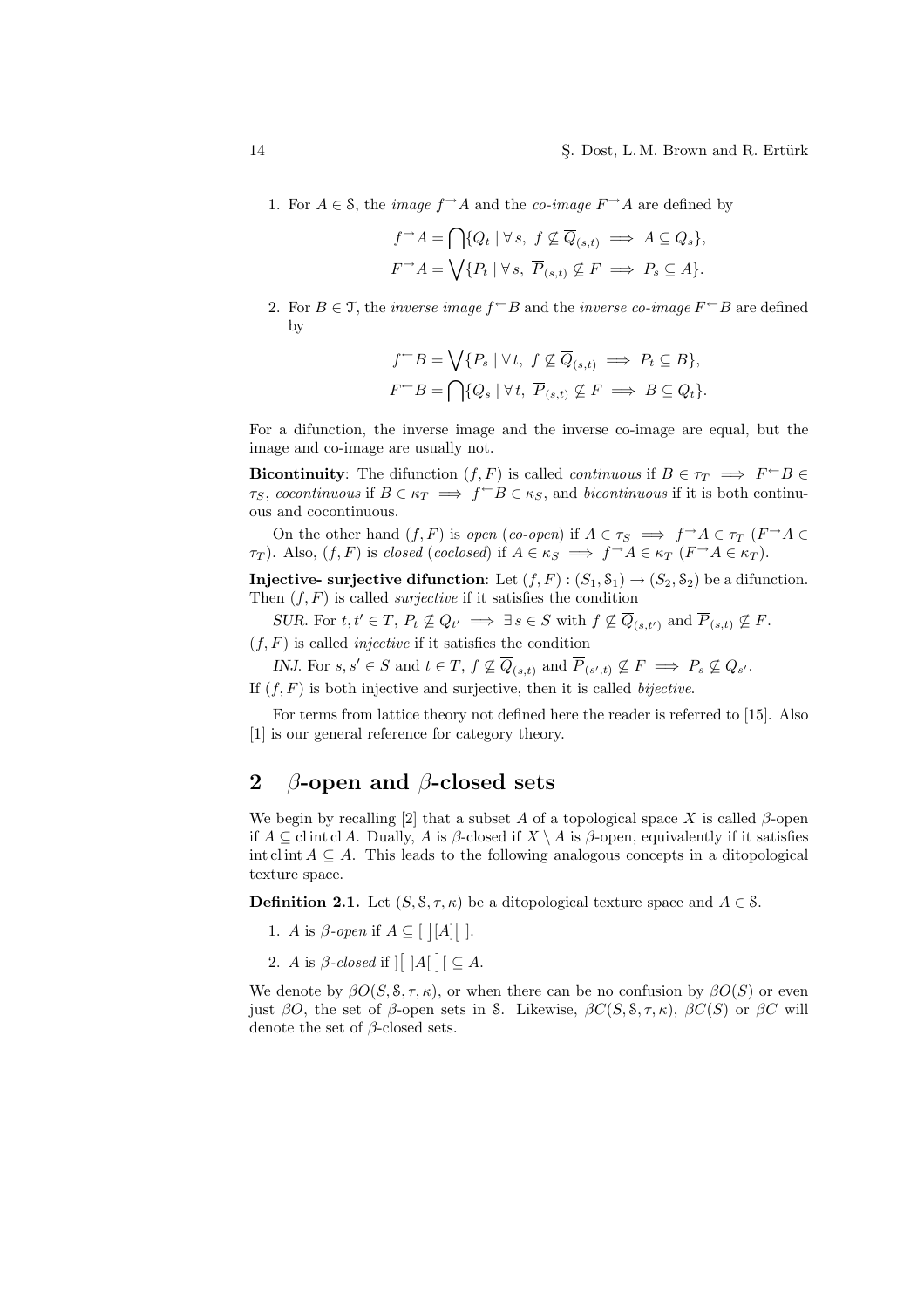$\beta$ -open and  $\beta$ -closed sets in ditopological texture spaces 15

We also recall from [16, 21] the notions of preopen and preclosed sets:

**Definition 2.2.** Let  $(S, \mathcal{S}, \tau, \kappa)$  be a ditopological texture space and  $A \in \mathcal{S}$ .

- 1. A is preopen if  $A \subseteq$ .<br>- $[A]$ £ .
- 2. A is preclosed if  $\lceil |A|$ l<br>E  $\subseteq A$ .

We denote by  $PO(S, \mathcal{S}, \tau, \kappa)$ , more simply by  $PO(S)$  or even just PO, the set of preopen sets in S. Likewise,  $PC(S, S, \tau, \kappa)$ ,  $PC(S)$  or PC will denote the set of preclosed sets.

We note for future reference the following elementary facts.

Lemma 2.3. For a given ditopological texture space:

- 1.  $\tau \subseteq PO \subseteq \beta O$  and  $\kappa \subseteq PC \subseteq \beta C$ .
- 2. PO and  $\beta$ O are closed under arbitrary joins.
- 3. PC and  $\beta C$  are closed under arbitrary intersections.

*Proof.* The results for PO and PC are proved in [16], the proofs for  $\beta O$  and  $\beta C$ are similar and are omitted.  $\Box$ 

More generally we note that:

$$
A \in PO, A \subseteq B \subseteq [A] \implies B \in \beta O,
$$
  

$$
A \in PC, |A| \subseteq B \subseteq A \implies B \in \beta C.
$$
 (2.1)

Again, the proofs are elementary and are omitted. These results say that a semipreopen set in the sense of Andrijevic [4] is  $\beta$ -open, while a semi-preclosed set is  $\beta$ -closed.

Generally there is no relation between the  $\beta$ -open and  $\beta$ -closed sets, but for a complemented ditopological space we have the following result.

**Proposition 2.4.** Let  $(S, \mathcal{S}, \sigma, \tau, \kappa)$  be a complemented ditopological texture space. Then

$$
A \in \beta C \iff \sigma(A) \in \beta O.
$$

*Proof.* Immediate on applying  $\sigma([B]) = |\sigma(B)|$  and  $\sigma([B]) = [\sigma(B)]$  for  $B \in \mathcal{S}$ .  $\Box$ 

**Examples 2.5.** (1) If  $(X, \mathcal{T})$  is a topological space then  $(X, \mathcal{P}(X), \pi_X, \mathcal{T}, \mathcal{T}^c)$  is a complemented ditopological texture space. Here  $\pi_X(Y) = X \setminus Y$  for  $Y \subseteq X$  is the standard complementation on  $(X, \mathcal{P}(X))$  and  $\mathcal{T}^c = {\pi_X(G) | G \in \mathcal{T}}$ . Clearly the  $\beta$ -open,  $\beta$ -closed (preopen, preclosed) sets in  $(X, \mathcal{T})$  correspond precisely to the  $\beta$ -open,  $\beta$ -closed (preopen, preclosed) sets, respectively, in  $(X, \mathcal{P}(X), \pi_X, \mathcal{T}, \mathcal{T}^c)$ .

(2) For the unit interval texture  $(I, J)$  of Examples 1.1 (2), let  $\iota$  be the complementation  $\iota([0,r)) = [0,1-r], \ \iota([0,r]) = [0,1-r], \text{ and } (\tau_{\mathbb{I}}, \kappa_{\mathbb{I}})$  the standard complemented ditopology given by

$$
\tau_{\mathbb{I}} = \{ [0, r) \mid r \in \mathbb{I} \} \cup \{ \mathbb{I} \}, \quad \kappa_{\mathbb{I}} = \{ [0, r] \mid r \in \mathbb{I} \} \cup \{ \emptyset \}.
$$

For this space we clearly have  $PO = \tau_{\mathbb{I}}$ ,  $PC = \kappa_{\mathbb{I}}$  and  $\beta O = \beta C = \mathbb{I}$ .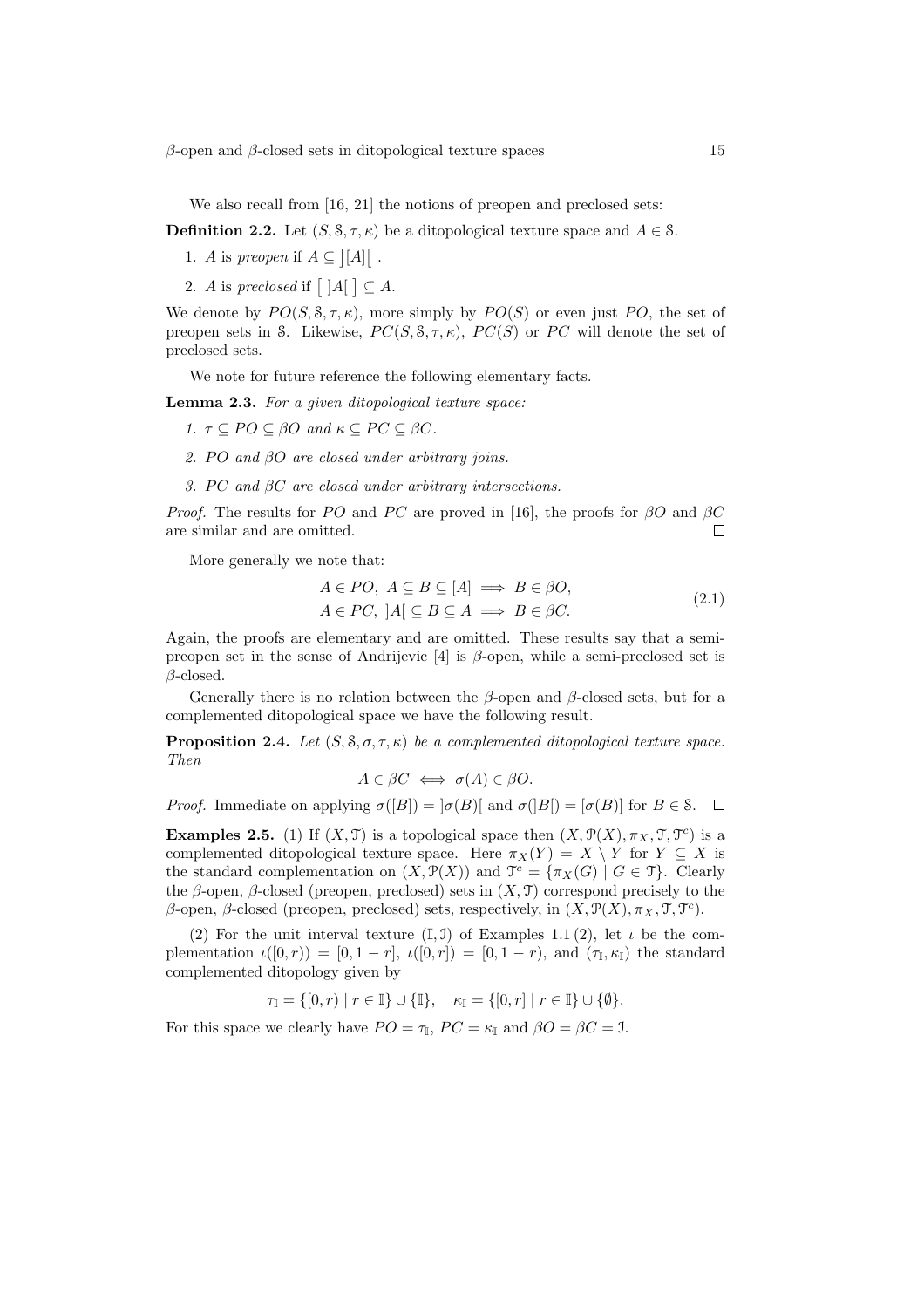We recall that a function between topological spaces is called  $\beta$ -continuous [2] if the inverse image of each open set is  $\beta$ -open, and  $M\beta$ -continuous [17] if the inverse image of each  $\beta$ -open set is  $\beta$ -open. This leads to the following concepts for a difunction between ditopological texture spaces.

**Definition 2.6.** The difunction  $(f, F)$ :  $(S_1, S_1, \tau_1, \kappa_1) \rightarrow (S_2, S_2, \tau_2, \kappa_2)$  is called:

- 1. β-continuous ( $M\beta$ -continuous) if  $f^{\leftarrow}B \in \beta O(S_1)$  for all  $B \in \tau_2$  $(B \in \beta O(S_2)).$
- 2. β-cocontinuous (Mβ-cocontinuous) if  $F \subseteq B \in \beta C(S_1)$  for all  $B \in \kappa_2$  $(B \in \beta C(S_2)).$
- 3. β-bicontinuous ( $Mβ$ -bicontinuous) if it is both  $β$ -continuous and  $β$ -cocontinuous ( $Mβ$ -continuous and  $Mβ$ -cocontinuous).

Clearly  $M\beta$ -continuity (-cocontinuity, -bicontinuity) is stronger than  $\beta$ -continuity (respectively, -cocontinuity, -bicontinuity). Since  $M\beta$ -bicontinuity is clearly preserved by composition of difunctions and possessed by the identity difunctions, ditopological texture spaces and  $M\beta$ -bicontinuous difunctions form a category that we will denote by **M**βdfDitop. Note that Examples 2.5 (1) leads to a functor  $\mathfrak{F}$ from the category  $M\beta$ Top of topological spaces and  $M\beta$ -continuous functions to MβdfDitop defined by

$$
\mathfrak{F}((X,\mathfrak{I})\xrightarrow{f}(Y,\mathcal{V}))=(X,\mathcal{P}(X),\pi_X,\mathfrak{I},\mathfrak{I}^c)\xrightarrow{(f,f^c)}(Y,\mathcal{P}(Y),\pi_Y,\mathcal{V},\mathcal{V}^c).
$$

Similar functors may be defined for bitopological spaces, and for Hutton spaces (c.f. [6, 8]), but we omit the details.

In order to give useful characterizations of the above continuity properties we need the following definition.

**Definition 2.7.** Let  $(S, \mathcal{S}, \tau, \kappa)$  be a ditopological texture space and  $M \in \mathcal{S}$ .

- (a)  $[M]_{\beta} = \bigcap \{ A \in \beta C \mid M \subseteq A \}.$
- (b)  $]M[_{\beta} = \bigvee \{ A \in \beta O \mid A \subseteq M \}.$

Where it is necessary to indicate the space involved we may write  $[M]^S_{\beta}$ ,  $]M^S_{\beta}$ , respectively.

By Lemma 2.3 we have  $|M|_{\beta} \in \beta O, [M]_{\beta} \in \beta C$ , while  $M \in \beta O \iff M = |M|_{\beta}$ and  $M \in \beta C \iff M = [M]_{\beta}$ .

The following characterizations should be compared with those given for continuity and cocontinuity in [11].

**Proposition 2.8.** Let  $(f, F)$ :  $(S_1, S_1, \tau_1, \kappa_1) \rightarrow (S_2, S_2, \tau_2, \kappa_2)$  be a difunction.

- 1. The following are equivalent:
	- (a)  $(f, F)$  is  $M\beta$ -continuous.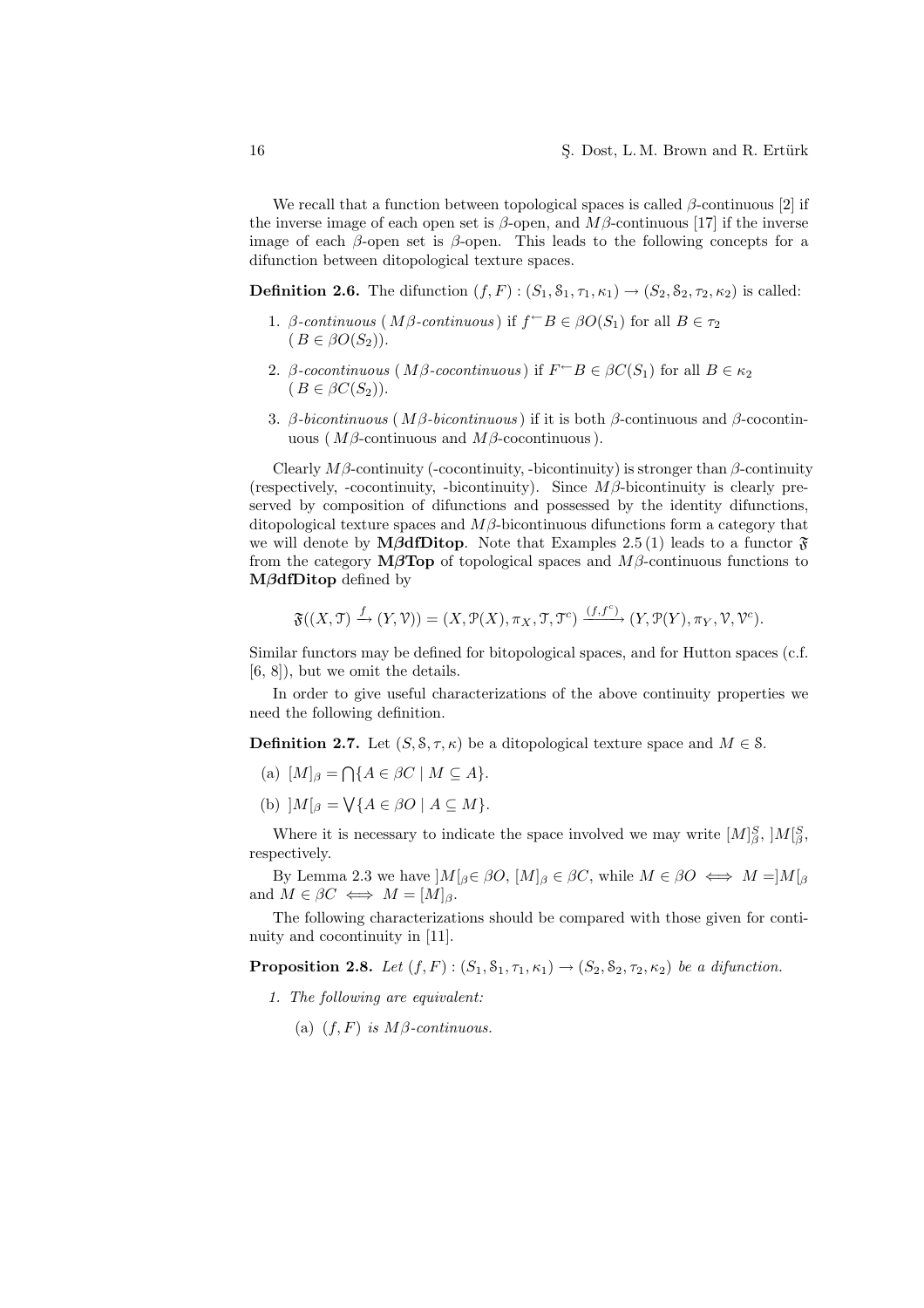$\beta$ -open and  $\beta$ -closed sets in ditopological texture spaces 17

- (b) For each  $A \in \mathcal{S}_1$  we have  $]F^{-}A\begin{bmatrix} S_2 \ G \end{bmatrix} \subseteq F^{-}A\begin{bmatrix} S_1 \ G \end{bmatrix}$ .
- (c) For each  $B \in \mathcal{S}_2$  we have  $f^{\leftarrow} |B_{\beta}^{S_2} \subseteq |f^{\leftarrow} B_{\beta}^{S_1}$ .

2. The following are equivalent:

- (a)  $(f, F)$  is  $M\beta$ -cocontinuous.
- (b) For each  $A \in \mathcal{S}_1$  we have  $f^{-}[A]_{\beta}^{S_1} \subseteq [f^{-}A]_{\beta}^{S_2}$ .
- (c) For each  $B \in \mathcal{S}_2$  we have  $[F^{\leftarrow}B]_{\beta}^{S_1} \subseteq F^{\leftarrow}[B]_{\beta}^{S_2}$ .

Proof. We prove (1), leaving the dual proof of (2) to the interested reader.

(a)  $\implies$  (b). Take  $A \in \mathcal{S}_1$ . Then

$$
f^{\leftarrow}]F^{\rightarrow}A_{\beta}^{S_2} \subseteq f^{\leftarrow}(F^{\rightarrow}A) \subseteq A
$$

by [8, Theorem 2.24 (2 a)]. Now  $f^{\leftarrow}$ ] $F^{\rightarrow} A_{\beta}^{S_2} = F^{\leftarrow}$ ] $F^{\rightarrow} A_{\beta}^{S_2} \in \beta O(S_1)$  by  $M\beta$ continuity, so  $f^{\leftarrow}$ ] $F^{\rightarrow}$   $A_{\lfloor \beta \rfloor}^{S_2} \subseteq$  ] $A_{\lfloor \beta \rfloor}^{S_1}$  and applying [8, Theorem 2.4 (2 b)] gives

$$
]F^{\rightarrow}A_{\beta}^{S_2} \subseteq F^{\rightarrow}(f^{\leftarrow}]F^{\rightarrow}A_{\beta}^{S_2}) \subseteq F^{\rightarrow}]A_{\beta}^{S_1},
$$

which is the required inclusion.

(b)  $\implies$  (c). Take  $B \in \mathcal{S}_2$ . Applying inclusion (b) to  $A = f^{\leftarrow}B$  and using [8, Theorem  $2.4(2 b)$  gives

$$
]B[^{S_2}_{\beta}\subseteq]F^{\rightarrow}(f^{\leftarrow}B)[^{S_2}_{\beta}\subseteq F^{\rightarrow}]f^{\leftarrow}B[^{S_1}_{\beta}.
$$

Hence,  $f^{\leftarrow}]B_{\beta}^{S_2} \subseteq f^{\leftarrow}(F^{\rightarrow})f^{\leftarrow}B_{\beta}^{S_1}$  $\mathcal{L} \subseteq [f \sqsubset B]_{\beta}^{S_2}$  by [8, Theorem 2.24 (2 a)].

 $(c) \Longrightarrow$  (a). Applying (c) for  $B \in \beta O(S_2)$  gives

$$
f^{\leftarrow}B = f^{\leftarrow}]B^{S_2}_{\beta} \subseteq ]f^{\leftarrow}B^{S_1}_{\beta},
$$

so  $F \subset B = f \subset B = |f \cap B|_{\beta}^{S_1} \in \beta O(S_1)$ . Hence,  $(f, F)$  is continuous.

The following proposition gives corresponding characterizations for  $\beta$ -continuity and  $\beta$ -cocontinuity. We omit the proof which follows the same lines as that of Proposition 2.8.

**Proposition 2.9.** Let  $(f, F)$ :  $(S_1, S_1, \tau_1, \kappa_1) \rightarrow (S_2, S_2, \tau_2, \kappa_2)$  be a difunction.

- 1. The following are equivalent:
	- (a)  $(f, F)$  is  $\beta$ -continuous.
	- (b) For each  $A \in \mathcal{S}_1$  we have  $]F \rightarrow A[{}^{S_2} \subseteq F \rightarrow] A[{}^{S_1}_{\beta}$ .
	- (c) For each  $B \in \mathcal{S}_2$  we have  $f^{\leftarrow} |B|^{S_2} \subseteq |f^{\leftarrow}B|_{\beta}^{S_1}$ .
- 2. The following are equivalent:
	- (a)  $(f, F)$  is  $M\beta$ -cocontinuous.
	- (b) For each  $A \in \mathcal{S}_1$  we have  $f^{-}[A]_{\beta}^{S_1} \subseteq [f^{-}A]^{S_2}$ .
	- (c) For each  $B \in \mathcal{S}_2$  we have  $[F \subset B]_{\beta}^{S_1} \subseteq F \subset [B]^{S_2}$ .

 $\Box$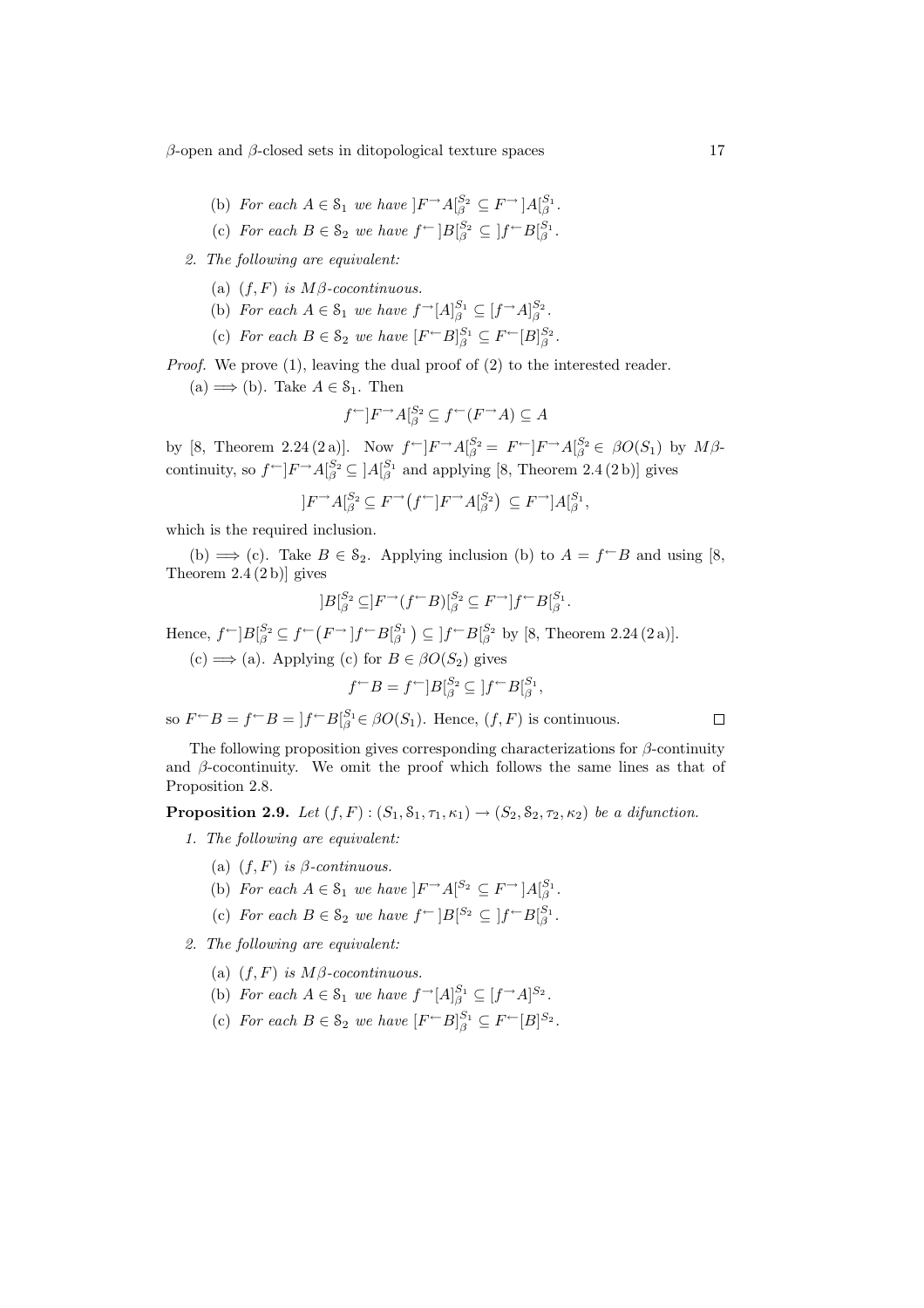## 3 β-compactness and β-cocompactness

We begin by recalling the definition of a  $\beta$ -compact topological space.

**Definition 3.1.** [17] Let  $(X, \mathcal{T})$  be a topological space. If every cover  $\{A_i \mid j \in J\}$ of X by β-open sets  $A_i$  of X has a finite subcover then  $(X, \mathcal{T})$  is called β-compact.

We now give an analogous definition of  $\beta$ -compactness in ditopological texture spaces. As expected, there is also the dual notion of  $\beta$ -cocompactness.

**Definition 3.2.** A ditopology  $(\tau, \kappa)$  on  $(S, \delta)$  is called:

- 1.  $\beta$ -compact if every cover of S by  $\beta$ -open sets has a finite subcover.
- 2. β-cocompact if every cocover of  $\emptyset$  by β-closed sets has a finite sub-cocover.

Here we recall that  $\mathcal{C} = \{A_j \mid j \in J\}$ ,  $A_j \in \mathcal{S}$  is a cover of S (a cocover of  $\emptyset$ ) if  $\bigvee \mathcal{C} = S \cap \bigcap \mathcal{C} = \emptyset$ ). Since strong compactness (strong cocompactness) [16] is defined in the same way using preopen (preclosed) sets, we have:

Proposition 3.3. For a ditopological texture space:

- 1. β-compact  $\implies$  strongly compact  $\implies$  compact.
- 2. β-cocompact  $\implies$  strongly cocompact  $\implies$  cocompact.

Proof. Immediate from Lemma 2.3 (1).

It is known from [16, Example 3.4] that compact  $\Rightarrow$  strongly compact and cocompact  $\Rightarrow$  strongly cocompact, while the following example establishes that the remaining implications also cannot be reversed in general.

**Example 3.4.** The unit interval texture  $(I, J)$  with the natural ditopology  $(\tau_{I}, \kappa_{I})$ described in Examples 2.5 (2) is easily seen to be  $\beta$ -compact, but we may modify this space to produce a strongly compact space that is not  $\beta$ -compact as follows.

Consider the product of the texture  $({a, b}, {0, a}, {a, b})$  and the principle subtexture [7] of (I, J) on the set [0, 1). The resulting plain texturing of  $S = \{a, b\} \times$  $[0, 1)$  is easily seen to consist of unions of sets of the form

> ${a, b} \times [0, r], 0 \le r < 1, \{a\} \times [0, s], 0 \le s < 1,$  ${a, b} \times [0, r), 0 < r < 1, \{a\} \times [0, s), 0 < s < 1,$

together with  $\emptyset$  and S. We define a ditopology on this texture by setting

$$
\tau = \{\emptyset\} \cup \{\{a\} \times [0, s) \mid 0 < s < 1\} \cup \{S\},
$$
\n
$$
\kappa = \{\emptyset\} \cup \{\{a, b\} \times [0, r] \mid 0 \le r < 1\} \cup \{S\}.
$$

It is easy to see that the elements of  $\kappa$  are  $\beta$ -open, whence  $\{\{a, b\} \times [0, 1 - \frac{1}{n}] \mid n =$  $2, 3, \ldots\}$ , is a cover of S by  $\beta$ -open sets which has no finite subcover. Hence this space is not  $\beta$ -compact. On the other hand it is clear that  $PO(S) = \tau$ , so the only

 $\Box$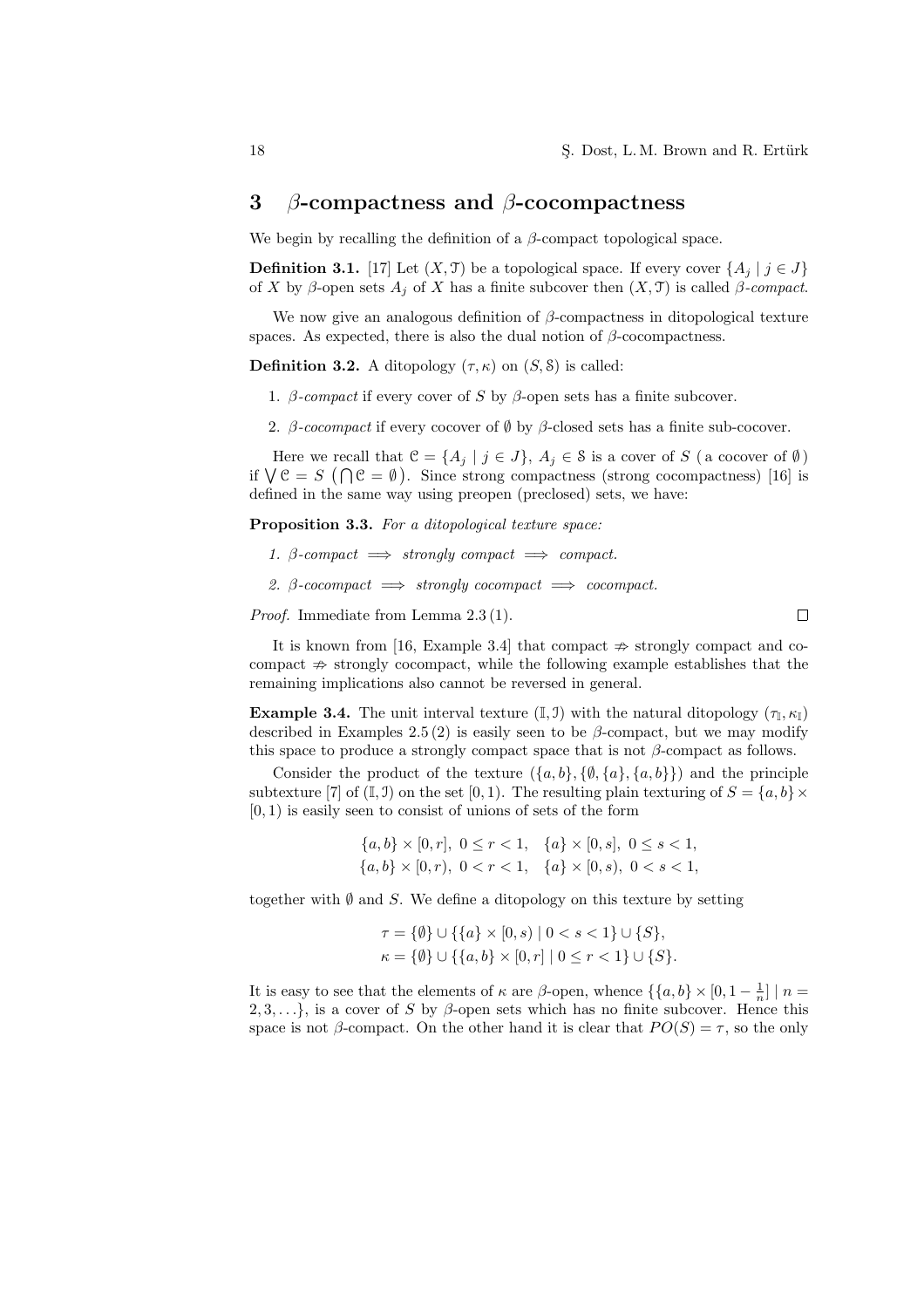way of obtaining a covering of S by preopen sets is to include S, whence  $\{S\}$  is a finite subcover and the space is strongly compact.

It is left to the interested reader to produce a modification of this example that is strongly cocompact but not  $\beta$ -cocompact.

The following examples show that in general  $\beta$ -compactness and  $\beta$ -cocompactness are independent.

**Examples 3.5.** Consider the texture  $(L, \mathcal{L})$  of Examples 1.1 (3).

(1) Define the ditopology  $(\tau, \kappa)$  by  $\tau = {\emptyset, L}$  and  $\kappa = \mathcal{L}$ . Since the only  $\beta$ -open sets are  $\emptyset$  and L we see that  $(\tau, \kappa)$  is  $\beta$ -compact. However, it is not  $\beta$ -cocompact since it is not cocompact by  $[11, \text{Examples } 2.2(1)].$ 

(2) Dually, let  $\tau = \mathcal{L}$  and  $\kappa = \{\emptyset, L\}$ . Then the ditopology  $(\tau, \kappa)$  is  $\beta$ -cocompact but not β-compact.

On the other hand, for complemented ditopological texture spaces we do have the equivalence of these two properties.

**Proposition 3.6.** Let  $(\tau, \kappa)$  be a complemented ditopology on  $(S, \mathcal{S}, \sigma)$ . Then  $(S, \mathcal{S}, \sigma, \tau, \kappa)$  is  $\beta$ -compact if and only if it is  $\beta$ -cocompact.

Proof. Suppose that  $(\tau, \kappa)$  is  $\beta$ -compact and let  $\mathcal{F} = \{F_i \mid j \in J\}$  be a family of *Froof.* Suppose that  $(τ, κ)$  is *ρ*-compact and let  $σ = {r_j | y ∈ J}$  be a family of *β*-closed sets with  $\bigcap \mathcal{F} = \emptyset$ . Clearly  $\mathcal{G} = {σ(F_j) | j ∈ J}$  is a family of *β*-open sets. Moreover,

$$
\bigvee \mathcal{G} = \bigvee \{ \sigma(F_j) \mid j \in J \} = \sigma\Big(\bigcap \{ F_j \mid j \in J \} \Big) = \sigma(\emptyset) = S,
$$

and so we have  $J' \subseteq J$  finite with  $\bigvee \{\sigma(F_j) \mid j \in J'\}=S$ . Hence  $\bigcap \{F_j \mid j \in J'\}=\emptyset$ , and we see that  $(\tau, \kappa)$  is  $\beta$ -cocompact.

Likewise, if  $(\tau, \kappa)$  is  $\beta$ -cocompact then it is  $\beta$ -compact.

**Theorem 3.7.** Let  $(f, F)$  :  $(S_1, S_1, \tau_1, \kappa_1) \rightarrow (S_2, S_2, \tau_2, \kappa_2)$  be an  $M\beta$ -continuous difunction. If  $A \in \mathcal{S}_1$  is  $\beta$ -compact then  $f \rightarrow A \in \mathcal{S}_2$  is  $\beta$ -compact.

*Proof.* Take  $f^{\rightarrow}A \subseteq \bigvee_{j\in J} G_j$ , where  $G_j \in \beta O(S_2)$ ,  $j \in J$ . Now by [8, Theorem  $2.24(2\,\mathrm{a})$  and Corollary  $2.12(2)$ ] we have

$$
A \subseteq F^{\leftarrow}(f^{\rightarrow}A) \subseteq F^{\leftarrow} \left(\bigvee_{j \in J} G_j\right) = \bigvee_{j \in J} F^{\leftarrow} G_j.
$$

Also,  $F^{-}G_j \in \beta O(S_1)$  since  $(f, F)$  is  $M\beta$ -continuous, so by the  $\beta$ -compactness of A there exists  $J' \subseteq J$  finite such that  $A \subseteq \bigcup_{j \in J'} F^{\leftarrow} G_j$ . Hence

$$
f^{\rightarrow} A \subseteq f^{\rightarrow} \left( \bigcup_{j \in J'} F^{\leftarrow} G_j \right) = \bigcup_{j \in J'} f^{\rightarrow} (F^{\leftarrow} G_j) \subseteq \bigcup_{j \in J'} G_j
$$

by [8, Corollary 2.12 (2) and Theorem 2.24 (2 b)]. This establishes that  $f\rightarrow A$  is  $\beta$ -compact.  $\Box$ 

 $\Box$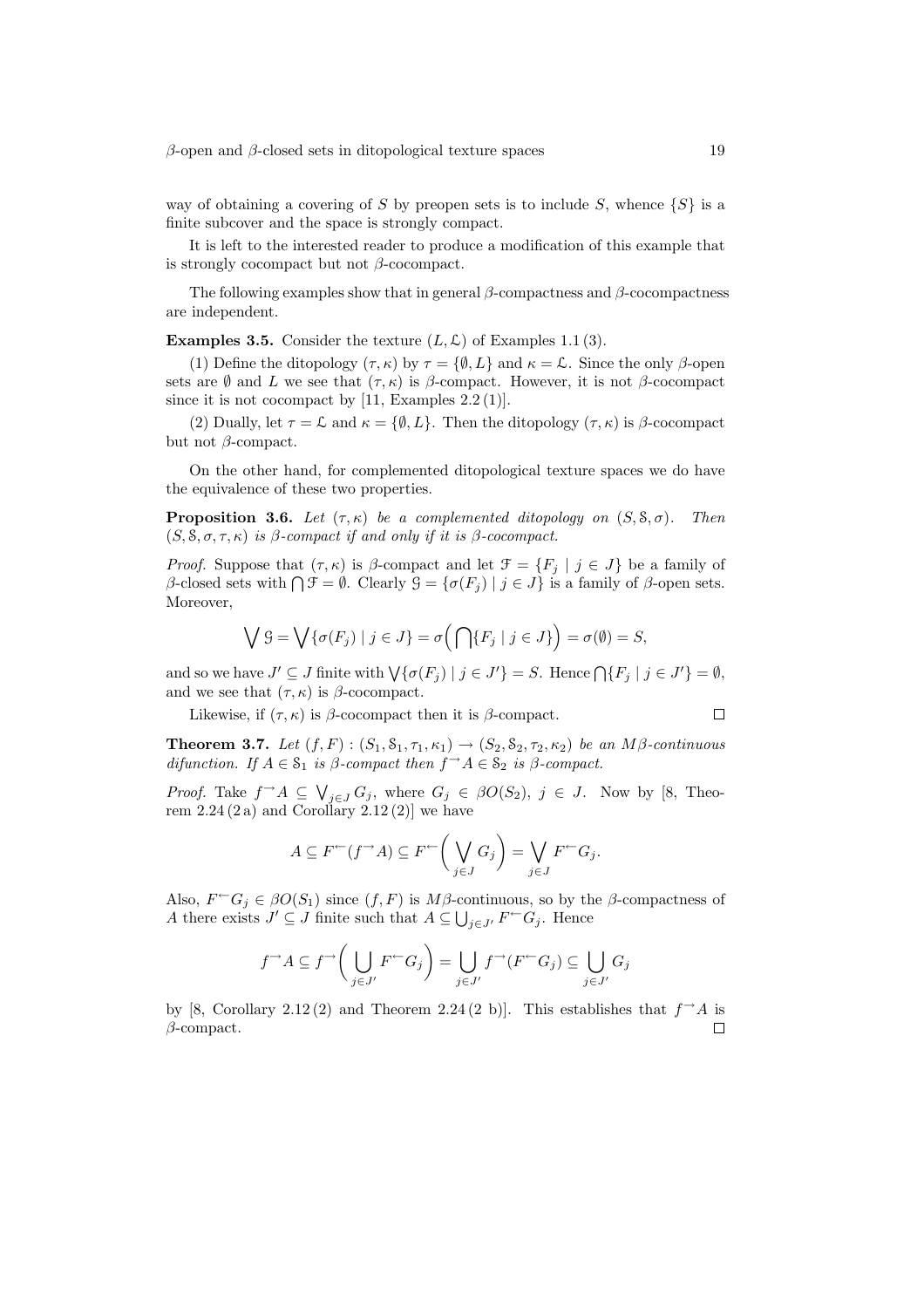**Proposition 3.8.** Let  $(f, F)$ :  $(S_1, S_1, \tau_1, \kappa_1) \rightarrow (S_2, S_2, \tau_2, \kappa_2)$  be a surjective  $M\beta$ continuous difunction. Then if  $(S_1, S_1, \tau_1, \kappa_1)$  is  $\beta$ -compact so is  $(S_2, S_2, \tau_2, \kappa_2)$ .

*Proof.* This follows by taking  $A = S_1$  in Theorem 2.4 and noting that  $f \rightarrow S_1$  =  $f^{\rightarrow}(F^{-}S_2) = S_2$  by [8, Proposition 2.28 (1c) and Corollary 2.33 (1)].

As expected, we have dual results for cocompactness. We omit the proofs.

**Theorem 3.9.** Let  $(f, F)$ :  $(S_1, S_1, \tau_1, \kappa_1) \rightarrow (S_2, S_2, \tau_2, \kappa_2)$  be an M $\beta$ -cocontinuous difunction. If  $A \in \mathcal{S}_1$  is  $\beta$ -cocompact then  $F \rightarrow A \in \mathcal{S}_2$  is  $\beta$ -cocompact.  $\Box$ 

**Proposition 3.10.** Let  $(f, F) : (S_1, S_1, \tau_1, \kappa_1) \to (S_2, S_2, \tau_2, \kappa_2)$  be an a surjective M $\beta$ -cocontinuous difunction. Then if  $(S_1, S_1, \tau_1, \kappa_1)$  is  $\beta$ -cocompact so is  $(S_2, \mathcal{S}_2, \tau_2, \kappa_2).$  $\Box$ 

# 4 β-stability and β-costability

The notion of stability for bitopological spaces was introduced by Ralph Kopperman [19]. The analogous notion, and its dual, were given for ditopologies in [5], and studied in greater detail in [11]. We now wish to generalize these concepts for  $β$ -open and  $β$ -closed sets. The following definition would seem to be appropriate.

**Definition 4.1.** Let  $(\tau, \kappa)$  be a ditopology on the texture space  $(S, \delta)$ .

- 1. (τ, κ) will be called β-stable if every β-closed set  $F ∈ S \ \S$  is β-compact in S. That is, whenever  $G_j$ ,  $j \in J$ , are  $\beta$ -open sets in  $(S, \mathcal{S}, \tau, \kappa)$  satisfying  $F \subseteq \bigvee_{j \in J} G_j$ , there exists a finite subset  $J'$  of  $J$  for which  $F \subseteq \bigcup_{j \in J'} G_j$ .
- 2.  $(\tau, \kappa)$  will be called *β-costable* if every *β*-open set  $G \in \mathcal{S} \setminus \emptyset$  is *β*-cocompact in S. That is, whenever  $F_j$ ,  $j \in J$ , are  $\beta$ -closed sets in  $(S, \delta, \tau, \kappa)$  satisfying 3. That is, whenever  $F_j$ ,  $j \in J$ , are p-closed sets in  $(S, \delta, \tau, \kappa)$  satisfy  $j \in J$   $F_j \subseteq G$ , there exists a finite subset  $J'$  of  $J$  for which  $\bigcap_{j \in J'} F_j \subseteq G$ .

The following examples show that in general  $\beta$ -stability ( $\beta$ -costability) are unrelated to  $\beta$ -compactness ( $\beta$ -cocompactness), respectively.

**Examples 4.2.** Consider the texture  $(L, \mathcal{L})$  of Examples 1.1 (3).

(1) Let  $\tau = \{(0, r] \mid 0 \le r \le 1/2\} \cup \{L\}$  and  $\kappa = \{(0, r] \mid 1/2 \le r \le 1\} \cup \{\emptyset\}.$ If we take  $r \in L$  with  $1/2 < r < 1$  and set  $A = (0, r]$ , then  $[A] = A$  and so  $\vert A \vert = \vert A \vert = (0,1/2] \in \kappa$ , from which we see  $A \not\subseteq \vert \vert A \vert \vert$ , that is A is not  $\beta$ -open. It follows that the only β-open sets are the open sets, so  $(\tau, \kappa)$  is β-compact because any open cover of L must contain L. On the other hand the set  $F = (0, 1/2]$  is closed, and hence  $\beta$ -closed, and it is clearly not compact so not  $\beta$ -compact. It follows that  $(\tau, \kappa)$  is not  $\beta$ -stable.

A dual argument shows that this space is also  $\beta$ -cocompact but not  $\beta$ -costable.

(2) Let  $\tau = \mathcal{L}$  and  $\kappa = {\emptyset, L}$ . The ditopology  $(\tau, \kappa)$  is not  $\beta$ -compact because it is not compact. On the other hand  $(\tau, \kappa)$  is  $\beta$ -stable because in this space every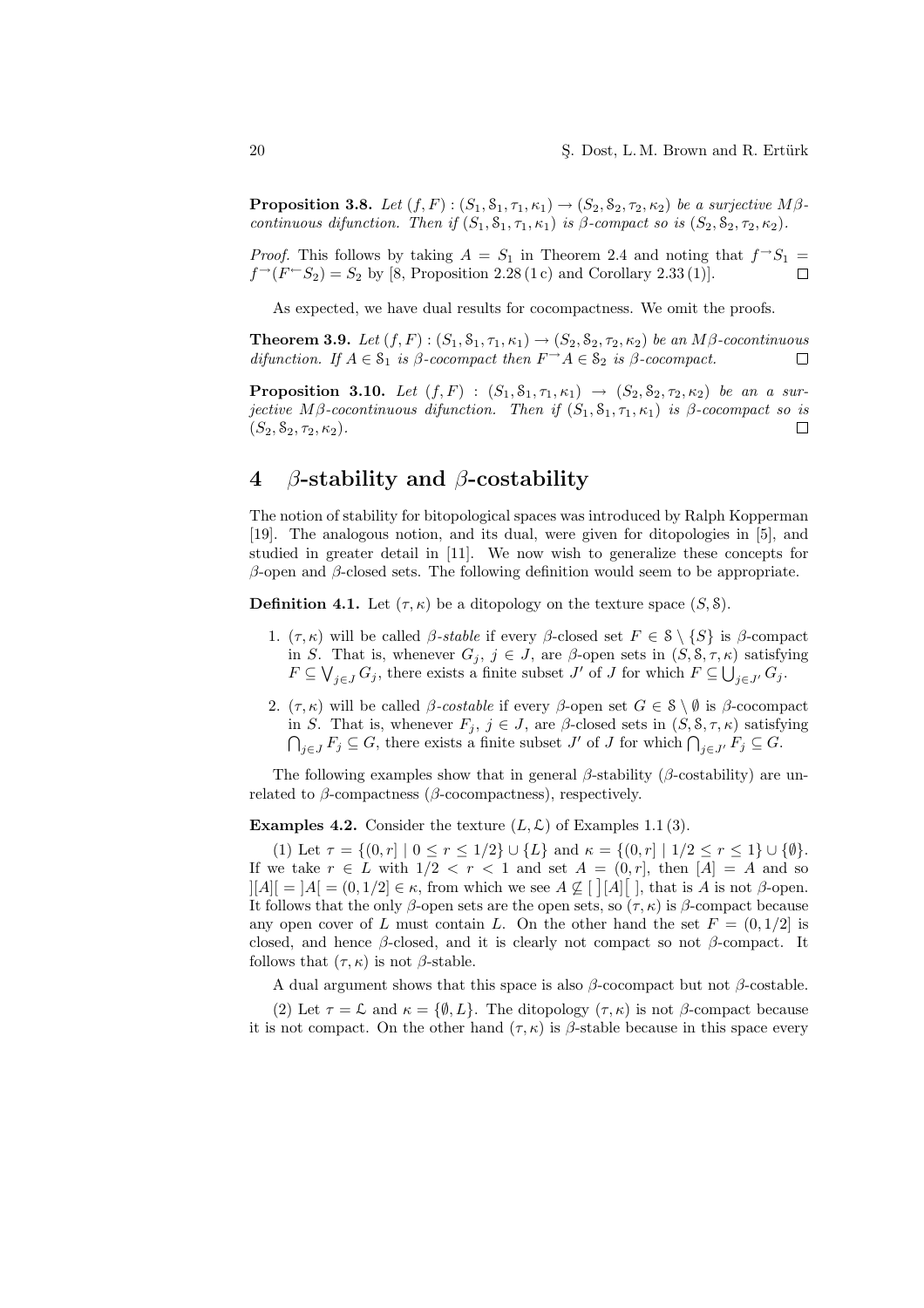$β$ -open and  $β$ -closed sets in ditopological texture spaces 21

 $\beta$ -closed set is closed, and the only closed set different from L is  $\emptyset$ , which is trivially  $\beta$ -compact.

(3) Dually, let  $\tau = \{\emptyset, L\}$  and  $\kappa = \mathcal{L}$ . This ditopology is  $\beta$ -costable but not β-cocompact.

Recalling from [16] that strong stability and strong costability are defined analogously using preopen and preclosed sets, we see from Lemma 2.3 (1) that:

Proposition 4.3. For a ditopological texture space,

- 1. β-stable  $\implies$  strongly stable  $\implies$  stable.
- 2. β-costable  $\implies$  strongly costable  $\implies$  costable.  $\Box$

That strong stability (strong costability) is in general strictly more powerful than stability (costability) is known from [16], and the following example establishes that the remaining implications also cannot be reversed in general.

**Example 4.4.** Consider the unit interval texture  $(\mathbb{I}, \mathcal{I}, \tau_{\mathbb{I}}, \kappa_{\mathbb{I}})$  with its standard ditopology. Since  $PO(\mathbb{I}) = \tau_{\mathbb{I}}, PC(\mathbb{I}) = \kappa_{\mathbb{I}}$  this space is strongly stable and strongly costable because it is stable and costable [11]. On the other hand  $\beta O(\mathbb{I}) = \beta C(\mathbb{I}) = \mathbb{I}$ so, for example  $[0, 1)$  is a  $\beta$ -closed set that is clearly not  $\beta$ -compact. Hence this space is not  $\beta$ -stable, and similarly it is not  $\beta$ -costable.

The following examples show that in general  $\beta$ -stability and  $\beta$ -costability are independent of one another.

**Examples 4.5.** Consider again the texture  $(L, \mathcal{L})$ .

(1) Let  $\tau = \mathcal{L}$  and  $\kappa = {\emptyset, (0, 1/2], L}$ . Then clearly,  $\beta O(L) = \mathcal{L}$  and  $\beta C(L) = \kappa$ . Since  $\mathcal{C} = \{(0, 1/2 - 1/n] \mid n = 3, 4, 5, \ldots\}$  is a  $\beta$ -open cover of the  $\beta$ -closed set [0, 1/2] with no finite subcover, we see that  $(\tau, \kappa)$  is not  $\beta$ -stable. On the other hand it is  $\beta$ -costable because  $\beta C(L) = \kappa$  is finite.

(2) Dually, let  $\tau = \{\emptyset, (0, 1/2], L\}, \kappa = \mathcal{L}$ . Then  $(L, \mathcal{L}, \tau, \kappa)$  is  $\beta$ -stable but not  $\beta$ -costable.

However, for complemented ditopological texture spaces these concepts are equivalent, as we now show.

**Proposition 4.6.** Let  $(S, \mathcal{S}, \sigma)$  be a texture with complement  $\sigma$  and let  $(\tau, \kappa)$  be a complemented ditopology on  $(S, \mathcal{S}, \sigma)$ . Then  $(\tau, \kappa)$  is  $\beta$ -stable if and only if it is β-costable.

*Proof.* Let  $(\tau, \kappa)$  be  $\beta$ -stable, let G be a  $\beta$ -open set with  $G \neq \emptyset$  and D a  $\beta$ -closed cocover of G. Set  $K = \sigma(G)$ . Then K is  $\beta$ -closed and satisfies  $K \neq S$ . Hence K is cocover of G. Set  $K = \sigma(G)$ . Then  $K$  is  $\beta$ -closed and satisfies  $K \neq S$ . Hence  $K$  is strongly compact. Let  $\mathcal{C} = {\sigma(F) | F \in \mathcal{D}}$ . Since  $\bigcap \mathcal{D} \subseteq G$  we have  $K \subseteq \bigvee \mathcal{C}$ , i.e. C is an  $\beta$ -open cover of K. Hence there exists  $F_1, F_2, \ldots, F_n \in \mathcal{D}$  so that

$$
K \subseteq \sigma(F_1) \cup \sigma(F_2) \cup \ldots \cup \sigma(F_n) = \sigma(F_1 \cap F_2 \cap \ldots \cap F_n).
$$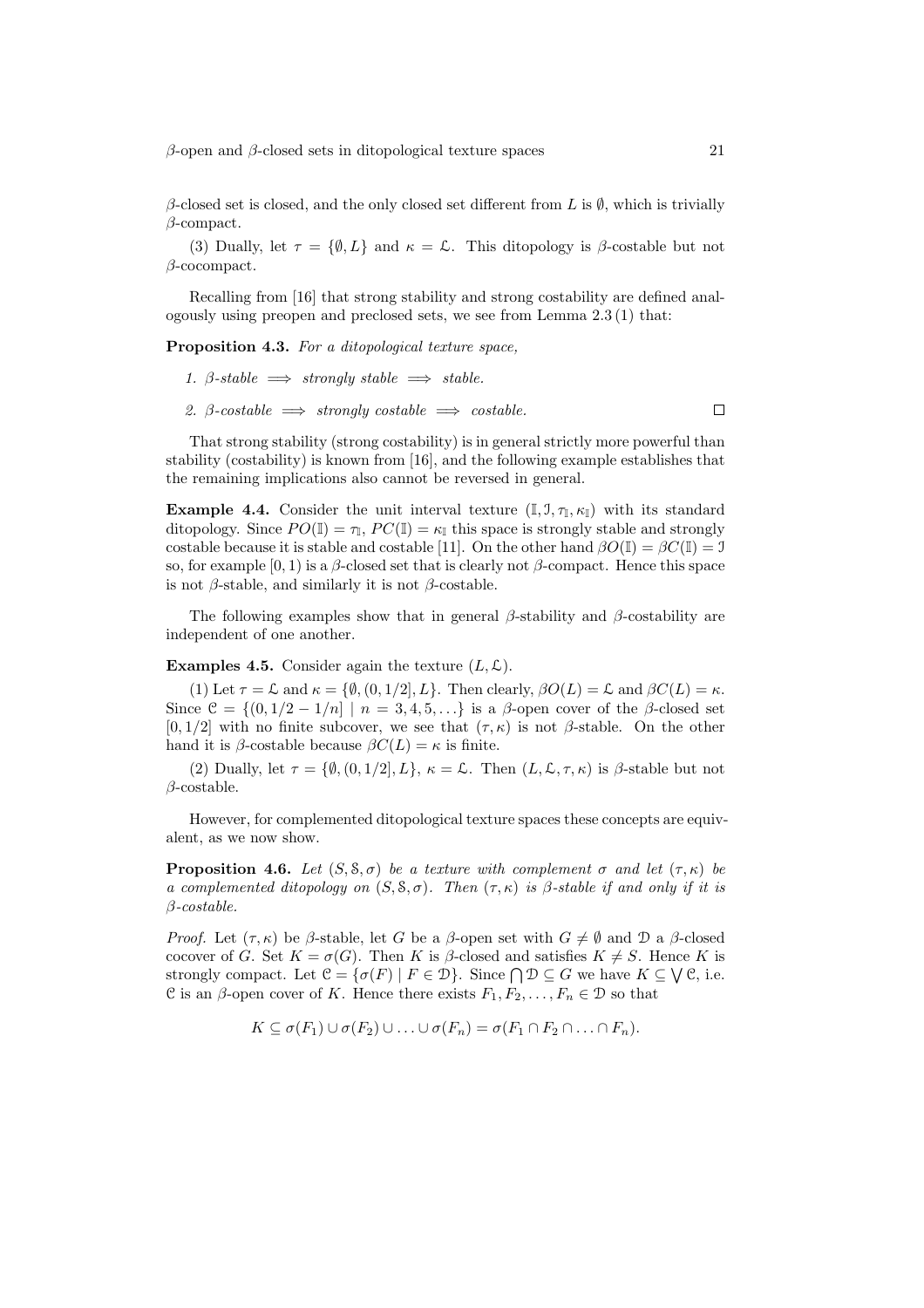This gives  $F_1 \cap F_2 \cap ... \cap F_n \subseteq \sigma(K) = G$ , so G is  $\beta$ -cocompact in S. Hence  $(\tau, \kappa)$ is  $\beta$ -costable.

The proof that  $\beta$ -costable implies  $\beta$ -stable is the dual of the above, and is omitted.  $\Box$ 

Next let us investigate the preservation of  $\beta$ -stability and  $\beta$ -costability under surjective difunctions.

**Theorem 4.7.** Let  $(S_1, S_1, \tau_1, \kappa_1), (S_2, S_2, \tau_2, \kappa_2)$  be ditopological texture spaces with  $(S_1, S_1, \tau_1, \kappa_1)$   $\beta$ -stable, and  $(f, F) : (S_1, S_1, \tau_1, \kappa_1) \rightarrow (S_2, S_2, \tau_2, \kappa_2)$  an  $M\beta$ bicontinuous surjective difunction. Then  $(S_2, S_2, \tau_2, \kappa_2)$  is  $\beta$ -stable.

*Proof.* Take  $K \in \beta C(S_2)$  with  $K \neq S_2$ . Since  $(f, F)$  is  $\beta$ -cocontinuous,  $f \subset K \in$  $\beta C(S_1)$ . Let us prove that  $f \subset K \neq S_1$ . Assume the contrary. Since  $f \subset S_2 = S_1$ , by [8, Lemma 2.28 (1c)] we have  $f-S_2 \subseteq f-K$ , whence  $S_2 \subseteq K$  by [8, Corollary 2.33 (1 ii)] as  $(f, F)$  is surjective. This is a contradiction, so  $f^{\leftarrow}(K) \neq S_1$ . Hence  $f^{\leftarrow}(K)$  is  $\beta$ -compact in  $(S_1, S_1, \tau_1, \kappa_1)$  by  $\beta$ -stability. As  $(f, F)$  is  $M\beta$ -continuous,  $f^{\rightarrow}(f^{\leftarrow}K)$  is  $\beta$ -compact for the ditopology  $(\tau_2, \kappa_2)$  by Theorem 3.7, and by [8, Corollary 2.33 (1)] this set is equal to K. This establishes that  $(S_2, S_2, \tau_2, \kappa_2)$  is  $\beta$ -stable.  $\Box$ 

**Theorem 4.8.** Let  $(S_1, S_1, \tau_1, \kappa_1), (S_2, S_2, \tau_2, \kappa_2)$  be ditopological texture spaces with  $(S_1, S_1, \tau_1, \kappa_1)$   $\beta$ -costable, and  $(f, F) : (S_1, S_1, \tau_1, \kappa_1) \to (S_2, S_2, \tau_2, \kappa_2)$  an  $M\beta$ bicontinuous surjective difunction. Then  $(S_2, S_2, \tau_2, \kappa_2)$  is  $\beta$ -costable.

Proof. This is dual to the proof of Theorem 4.7, and we omit the details.  $\Box$ 

## 5  $\beta$ -dicompactness

We end by generalizing the notion of  $\beta$ -dicompact space.

**Definition 5.1.** A ditopological texture space will be called  $\beta$ -dicompact if it is β-compact, β-cocompact, β-stable and β-costable.

As a consequence of Propositions 3.8, 3.10 and Theorems 4.7, 4.8 we may state the following:

**Theorem 5.2.** β-dicompactness is preserved under a surjective  $M\beta$ -bicontinuous difunction.

To give non-trivial characterizations of  $\beta$ -dicompactness, we adapt the following definitions from [5].

**Definition 5.3.** Let  $(\tau, \kappa)$  be a ditopology on  $(S, \delta)$ .

1. A set  $\mathcal{D} \subseteq \mathcal{S} \times \mathcal{S}$  is called a *difamily* on  $(S, \mathcal{S})$ . A difamily  $\mathcal{D}$  satisfying  $\mathcal{D} \subseteq \beta O \times \beta C$  is  $\beta$ -open, co- $\beta$ -closed, one satisfying  $\mathcal{D} \subseteq \beta C \times \beta O$  is  $\beta$ -closed,  $co$ - $\beta$ -open.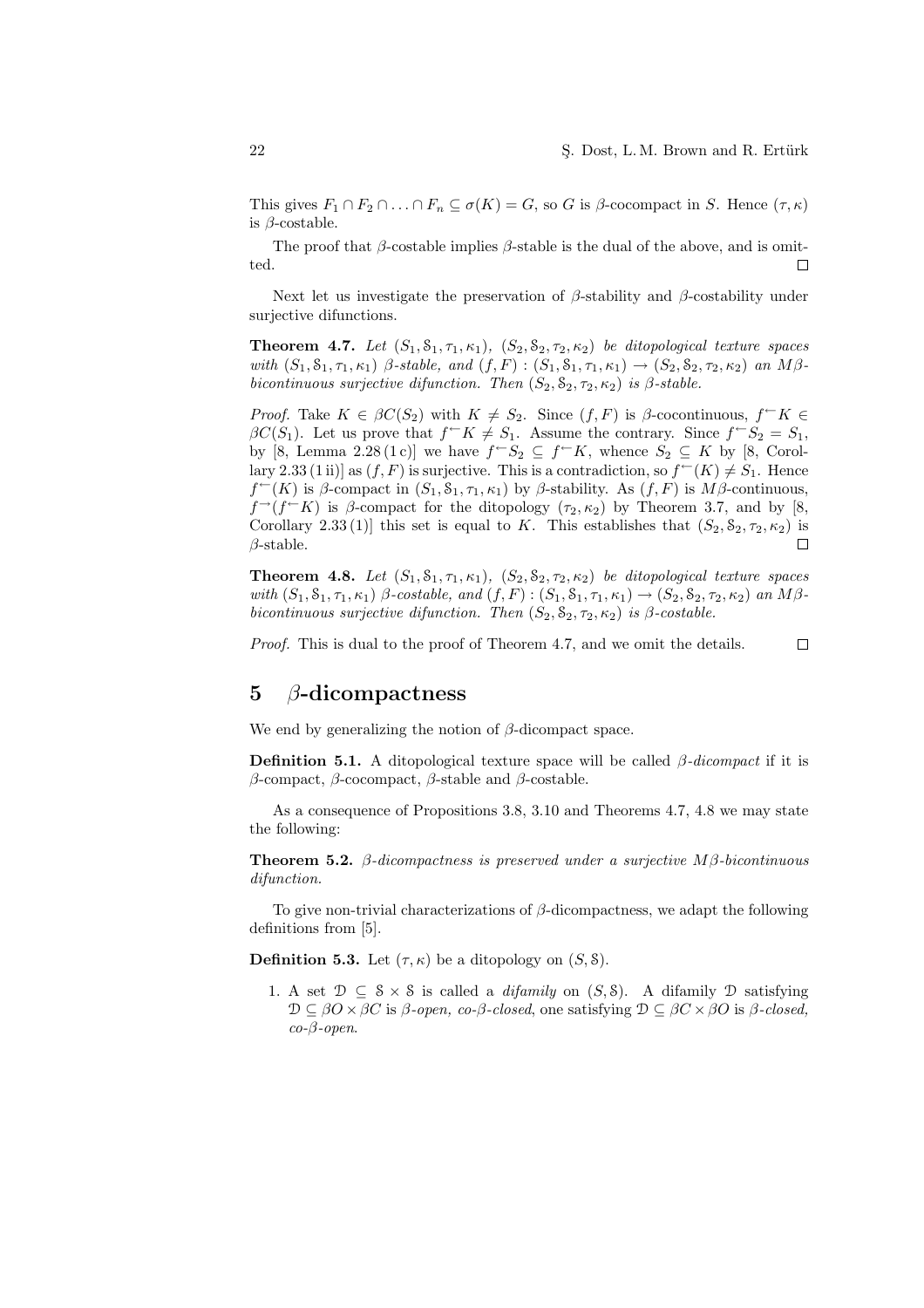$β$ -open and  $β$ -closed sets in ditopological texture spaces 23

- 2. A difamily D has the *finite exclusion property* (fep) if whenever  $(F_i, G_j) \in \mathcal{D}$ , A dilamily D has the *finite excussion proper*  $j = 1, 2, ..., n$  we have  $\bigcap_{j=1}^{n} F_j \nsubseteq \bigcup_{j=1}^{n} G_j$ .
- 3. A β-closed, co-β-open difamily D with  $\bigcap \{F \mid F \in \text{dom } \mathcal{D} \} \nsubseteq \bigvee \{G \mid G \in$ ran  $\mathcal{D}\}$  is said to be *bound* in  $(S, \mathcal{S}, \tau, \kappa)$ .
- 4. A difamily  $\mathcal{D} = \{(G_i, F_i) \mid j \in J\}$  is called a *dicover* of  $(S, \delta)$  if for all partitions  $J_1$ ,  $J_2$  of  $J$  (including the trivial partitions) we have

$$
\bigcap_{j\in J_1} F_j \subseteq \bigvee_{j\in J_2} G_j.
$$

**Theorem 5.4.** For a ditopological texture space  $(S, \mathcal{S}, \tau, \kappa)$  the following are equivalent:

- 1.  $(S, \mathcal{S}, \tau, \kappa)$  is  $\beta$ -dicompact.
- 2. Every  $\beta$ -closed, co- $\beta$ -open difamily with the finite exclusion property is bound.
- 3. Every β-open, co-β-closed dicover has a sub-dicover which is finite and cofinite.

*Proof.* (1)  $\implies$  (2) Suppose that (1) holds, but that we have a  $\beta$ -closed, co- $\beta$ -open difamily  $\mathcal{B} = \{ (F_j, G_j) \mid j \in J \}$  with the fep, which is not bound in  $(S, S, \tau, \kappa)$ . Let  $F = \bigcap_{i \in I} F_i$ . Then F is  $\beta$ -closed by Lemma 2.3 (3), and  $F \subseteq \bigvee_{i \in I} G_i$  since B is not bound. According as  $F \neq S$  or  $F = S$  we may use  $\beta$ -stability or  $\beta$ -compactness, respectively, to show the existence of a finite subset  $J_1$  of  $J$  with  $F \subseteq \bigcup_{j \in J_1} G_j$ . Respectively, to show the existence of a limite subset  $J_1$  of J with  $F \subseteq \bigcup_{j \in J_1} G_j$ .<br>Now let  $G = \bigcup_{j \in J_1} G_j$ . By Lemma 2.3 (2), G is a  $\beta$ -open set. Also,  $\bigcap_{j \in J} F_j \subseteq G$ . Hence, according as  $\tilde{G} \neq \emptyset$  or  $G = \emptyset$ , we may use  $\beta$ -costability or  $\beta$ -cocompactness, rence, according as  $G \neq \emptyset$  or  $G = \emptyset$ , we may use  $\rho$ -costability or  $\rho$ -cocompactness,<br>respectively, to show that  $\bigcap_{j \in J_2} F_j \subseteq G$  for some finite subset  $J_2$  of J. Since now spectively, to si $_{j\in J_1\cup J_2} F_j \subseteq \bigcup$  $j \in J_1 \cup J_2$  G we have a contradiction to the fact that B has the fep.

(2) ⇒ (3) Suppose that  $\mathcal{C} = \{(G_i, F_i) | i \in I\}$  is a  $\beta$ -open, co- $\beta$ -closed dicover with no finite, co-finite sub-dicover. As in the proof of [5, Theorem 3.5] we consider the set  $\mathfrak F$  of functions  $f$  satisfying

- (a) dom  $f$  is a set of finite subsets of  $I$ .
- (b)  $\forall J \in \text{dom } f, f(J) = (f_1(J), f_2(J)) \in \mathcal{P}_J^{\star\star}.$
- (c)  $J_1, \ldots, J_n \in \text{dom } f \implies J_1 \cup \ldots \cup J_n \in \text{dom } f.$
- (d) J,  $K \in \text{dom } f, J \subseteq K \implies f_1(J) = J \cap f_1(K), l = 1, 2.$

Here

$$
\mathcal{P}_J^{\star\star} = \{ (J_1, J_2) \in \mathcal{P}_J^{\star} \mid \forall K \text{ finite}, J \subseteq K \subseteq I, \exists (K_1, K_2) \in \mathcal{P}_K^{\star} \text{ with } J \cap K_l = J_l, \ l = 1, 2 \}.
$$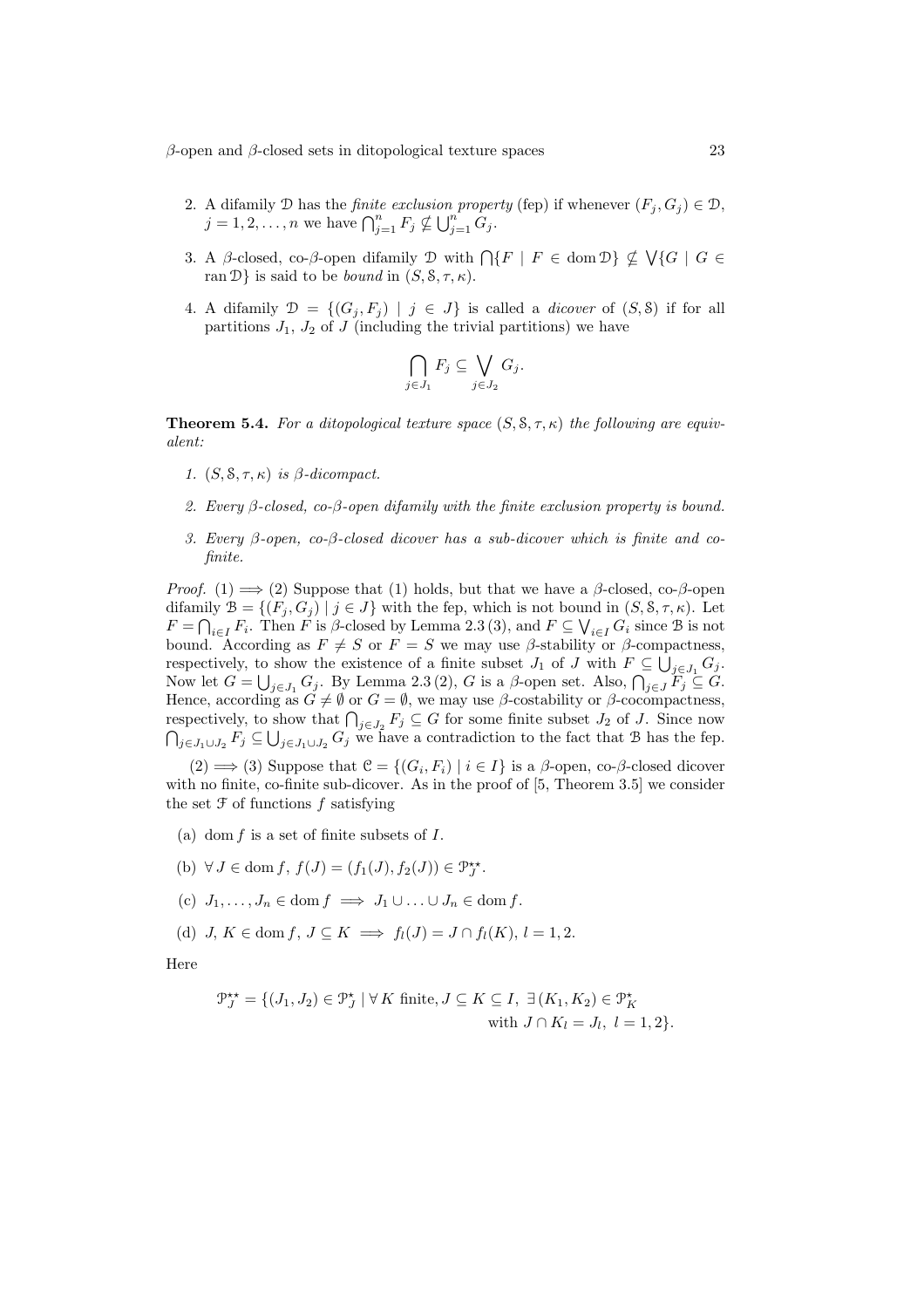#### 24 S. Dost, L. M. Brown and R. Ertürk

 $\Box$ 

where

$$
\mathcal{P}_J = \{ (J_1, J_2) \mid J = J_1 \cup J_2, J_1 \cap J_2 = \emptyset \}, \text{ and}
$$
  

$$
\mathcal{P}_J^* = \{ (J_1, J_2) \in \mathcal{P}_J \mid \bigcap_{j \in J_1} F_j \nsubseteq \bigvee_{j \in J_2} G_j \}.
$$

Exactly as in the proof of  $[5,$  Theorem 3.5 it may be verified that  $\mathcal F$  contains an **EXACTLY** AS In the proof of  $[3, 1]$ <br>element g satisfying  $\bigcup$  dom  $g = I$ .

Now consider the family  $\mathcal{B} = \{(\bigcap_{j \in g_1(J)} F_j, \bigcup_{j \in g_2(J)} G_j) \mid J \in \text{dom } g\}$ . It is easy to show that  $\mathcal{B}$  has the fep. Also  $\bigcap_{j \in g_1(J)} F_j$  is  $\beta$ -closed by Lemma 2.3 (3) since each  $F_j$  is  $\beta$ -closed, and likewise  $\bigcup_{j \in g_2(J)} G_j$  is  $\beta$ -open. Hence by (2) we have

$$
\bigcap_{J \in \text{dom } g} (\bigcap_{j \in g_1(J)} F_j) \nsubseteq \bigvee_{J \in \text{dom } g} (\bigcup_{j \in g_2(J)} G_j).
$$

Let  $I_1 = \bigcup \{g_1(J) \mid J \in \text{dom } g\}, I_2 = I \setminus I_1$ . Then  $(I_1, I_2)$  is a partition of I, and  $I_2 \subseteq \bigcup \{g_2(J) \mid J \in \text{dom } g\}.$  This gives us

$$
\bigcap_{J \in \text{dom } g} (\bigcap_{j \in g_1(J)} F_j) = \bigcap_{i \in I_1} F_i \subseteq \bigvee_{i \in I_2} G_i \subseteq \bigvee_{J \in \text{dom } g} (\bigcup_{j \in g_2(J)} G_j),
$$

which is a contradiction.

(3)  $\implies$  (1) First take  $\beta$ -open sets  $G_i$ ,  $i \in I$ , with  $S = \bigvee_{i \in I} G_i$ . For  $i \in I$  let  $F_i = \emptyset$ . Then  $\mathcal{C} = \{(G_i, F_i) \mid i \in I\}$  is a  $\beta$ -open, co- $\beta$ -closed dicover, so has a finite, co-finite sub-dicover  $\{(G_j, F_j) | j \in J\}$ . For the partition  $J_1 = \emptyset$ ,  $J_2 = J$  of J,

$$
S = \bigcap_{j \in J_1} F_j \subseteq \bigcup_{j \in J_2} G_j,
$$

whence  $S = \bigcup_{j \in J} G_j$ , and  $(S, \mathcal{S}, \tau, \kappa)$  is  $\beta$ -compact. That  $(S, \mathcal{S}, \tau, \kappa)$  is  $\beta$ -cocompact is proved in an analogous way.

To establish  $\beta$ -stability, let  $F \neq S$  be  $\beta$ -closed and  $G_i$ ,  $i \in I$ , be  $\beta$ -open sets with  $F \subseteq \bigvee_{i \in I} G_i$ . Define  $\mathcal{C} = \{(S, F)\} \cup \{(G_i, \emptyset) \mid i \in I\}$ . It is clear that  $\mathcal{C}$ is a  $\beta$ -open, co- $\beta$ -closed dicover, and hence has a finite, co-finite sub-dicover  $\mathcal{C}_1$ . If  $\mathcal{C}_1 = \{ (G_j, \emptyset) \mid j \in J \}$ , J finite, then the fact that  $\mathcal{C}_1$  is a dicover implies  $j\in J$   $G_j = S$ , whence  $F \subseteq \bigcup_{j\in J} G_j$ . On the other hand, if  $(S, F) \in \mathcal{C}_1$  then we again obtain  $F \subseteq \bigcup_{j \in J} G_j$ , as required. That  $(S, \mathcal{S}, \tau, \kappa)$  is  $\beta$ -costable can be proved in a similar way.

Hence 
$$
(S, \mathcal{S}, \tau, \kappa)
$$
 is  $\beta$ -dicompact.

Acknowledgement The authors would like to thank the anonymous referees for their helpful comments that have helped improve the presentation of this paper.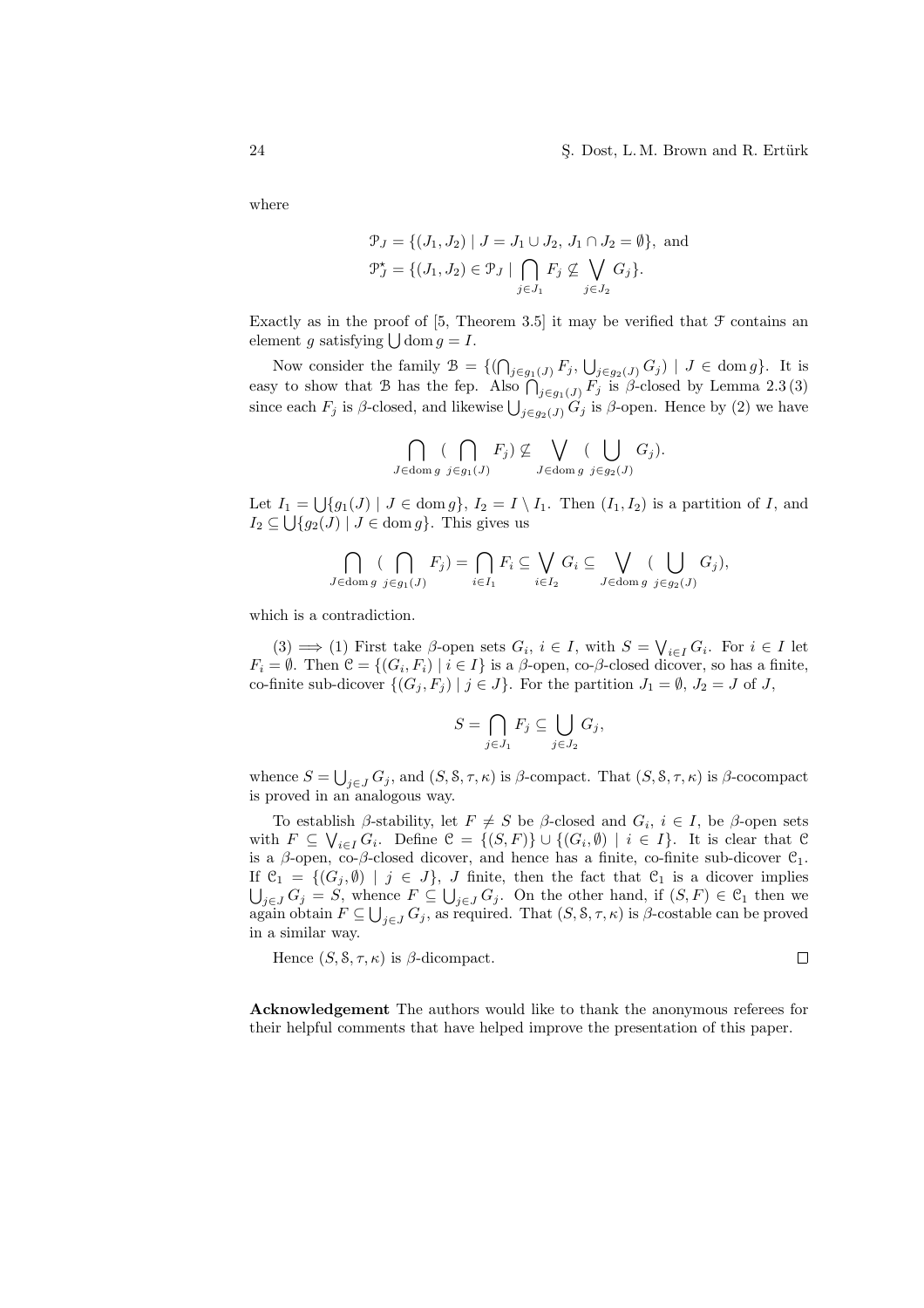## References

- [1] Adámek, J. ,Herrlich, H. and Strecker, G. E. Abstract and Concrete Categories (John Wiley & Sons, Inc., 1990).
- [2] Abd El-Monsef, M. E., El-Deeb, S. N. and Mahmoud, R. A. β-open sets and  $\beta$ -continuous mappings, Bull. Fac. Sci., Assiut Univ. 12 (1983), 77–90.
- [3] Aho, T. and Nieminen, T. Spaces in which preopen subsets are semiopen, Ricerche di Matematica 43 (1) (1994), 45–59.
- [4] Andrijević, D. Semi-preopen sets, Mat. Vesnik 38 (1986), 24–32.
- [5] Brown, L. M. and Diker, M. Ditopological texture spaces and intuitionistic sets, Fuzzy Sets and Systems 98 (1998), 217–224.
- [6] Brown, L. M. and Ertürk, R. Fuzzy Sets as Texture Spaces, I. Representation Theorems, Fuzzy Sets and Systems 110 (2) (2000), 227–236.
- [7] Brown, L. M. and Ertürk, R. Fuzzy sets as texture spaces, II. Subtextures and quotient textures, Fuzzy Sets and Systems 110 (2) (2000), 237-245.
- [8] Brown, L. M., Ertürk, R. and Dost, S. Ditopological texture spaces and fuzzy topology, I. Basic Concepts, Fuzzy Sets and Systems 147 (2) (2004), 171–199.
- [9] Brown, L. M., Ertürk, R. and Dost, S. Ditopological texture spaces and fuzzy topology, II. Topological Considerations, Fuzzy Sets and Systems 147 (2) (2004), 201–231.
- [10] Brown, L. M., Ertürk, R. and Dost, S. Ditopological texture spaces and fuzzy topology, III. Separation Axioms, Fuzzy Sets and Systems 157 (14) (2006), 1886–1912.
- [11] Brown, L. M. and Gohar, M. Compactness in ditopological texture spaces, Hacettepe J. Math. Stat. 38 (1) (2009), 21-43.
- [12] Caldas, M. and Jafari, S. A new decomposition of β-open functions, Chaos Solitons & Fractals 40 (2009), 10–12.
- [13] Devi, R., Bhuvaneswari, R. and Maki, H. Weak forms of  $q \rho$ -closed sets, where  $\rho \in {\alpha, \alpha^*, \alpha^{**}}$ , and digital planes, Mem. Fac. Sci. Kochi Univ. (Math) 25 (2004), 37–54.
- [14] Ganster, M. and Andrijević, D. On some questions concerning semi-preopen sets, J. Inst. Math. & Comp. Sci. (Math. Ser.) 1 (2) (1988), 65–75.
- [15] Gierz, G., Hofmann, K. H., Keimel, D, Lawson, J., Mislove, M. and Scott, D. A compendium of continuous lattices (Springer–Verlag, Berlin, Heidelberg, New York, 1980).